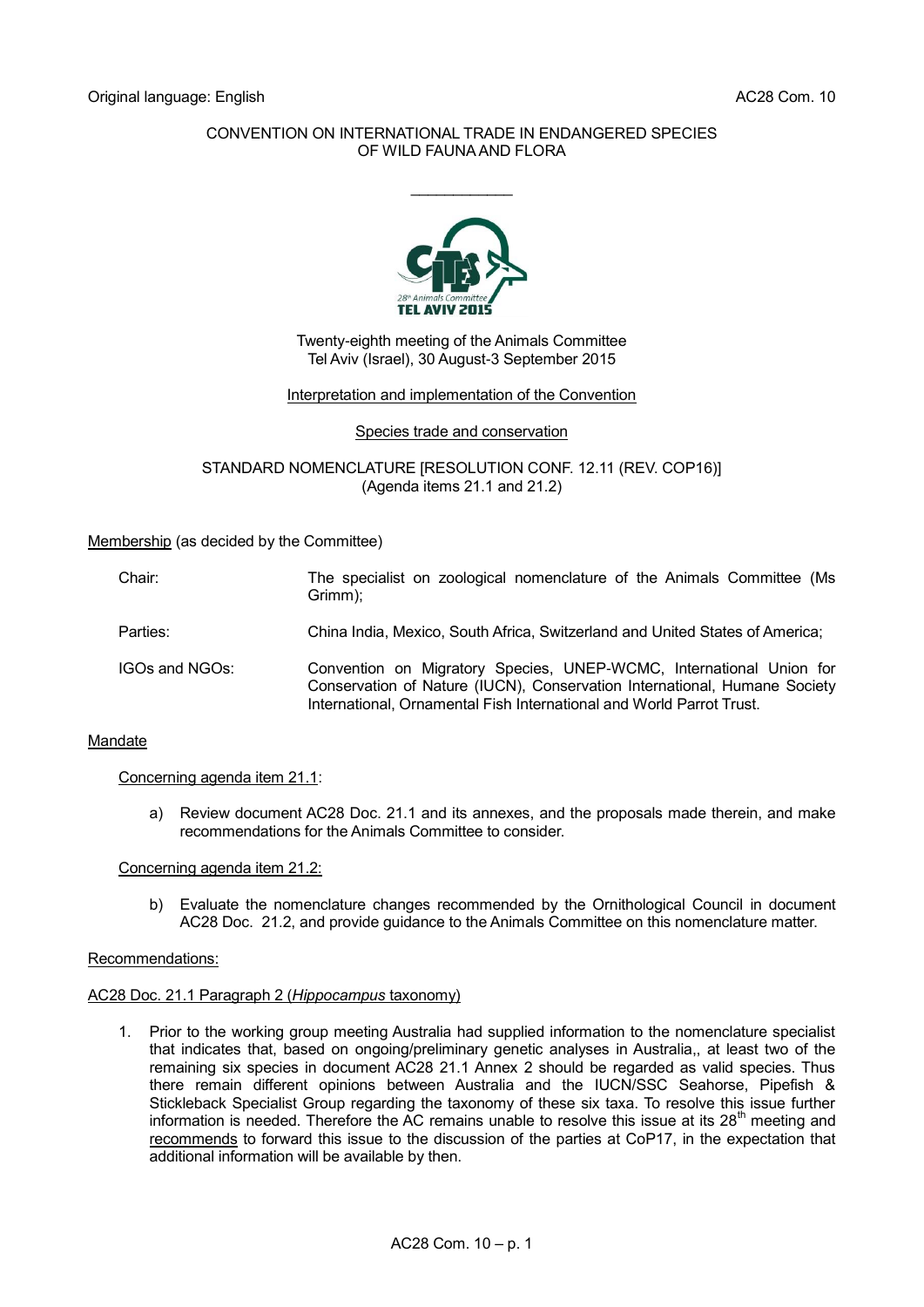# AC28 Doc. 21.1 Paragraph 3 (Coral issues)

- 2. With regard to Decision 15.64 a), two different reference sources have been identified by the AC that might serve as basis for general nomenclature reference for corals: 1) a time-specific version of the WoRMS database, and 2) a new website for Corals of the World by John VERON which is in preparation.
- 3. The AC recommends that the CITES Secretariat continues its efforts to explore the possibility of receiving a time-specific version of both with regard to coral species that serves the needs of a CITES nomenclature reference and to report back its progress to CoP17.
- 4. With regard to WoRMS the AC recommends parties to undertake an internal assessments of the WoRMS database with regard to consistency with their own internal coral nomenclature databases and report back to the AC atAC29 latest.
- 5. Considering the current state of information on possible options for a nomenclature reference for corals the AC recommends to continue using the interim checklist currently used as standard nomenclature reference for this animal group.
- 6. The list of coral taxa in Notification No. 2013/35 with the changes indicated is in line with the currently adopted interim nomenclature reference for corals. Contacted coral specialists have indicated that they felt uncomfortable with the taxonomy used and therefore did not give an advice with regard to the identification question of the species covered under the genera mentioned there.
- 7. For the time being the AC therefore recommends with regard to Decision 15.64 b) to adopt the list of corals that may be traded on genus level as outlined in Notification 2013/35) and to review this list once a decision has been taken with regard to a new standard nomenclature reference for corals.

# AC28 Doc. 21.1 Paragraph 4 (New Layout for List of Standard Nomenclature References)

8. The AC welcomes the offer by the CITES Secretariat in this paragraph and recommends that the CITES Secretariat in collaboration with the nomenclature specialist reviews the lay-out, presentation and content of the Annex to Resolution Conf. 12.11 (Rev. CoP16) for consideration at CoP17.

AC28 Doc. 21.1 Paragraph 5 (Nomenclature references for overall animal groups and not only the species currently covered by CITES)

9. The AC commends the CITES Secretariat for continuing its efforts to explore the possibilities for timespecific versions of the databases for amphibians, fish and spider species, and requests the Secretariat to report back on its progress to CoP17.

## AC28 Doc. 21.1 Paragraph 6 (Nomenclature reference for the whole genus *Ovis*)

- 10. During the meeting of the Nomenclature Working Group the representative of the IUCN has pointed out that the taxonomy as reflected in WILSON & REEDER (2005) is not in line with taxonomy currently accepted by the IUCN/SSC Caprinae Specialist Group. However, CMS has adopted this publication as standard nomenclature reference for the *Ovis* species listed in the CMS appendices.
- 11. In the spirit of harmonizing the nomenclature used in the CMS and CITES appendices as far as possible the AC recommends to adopt WILSON & REEDER (2005) for all *Ovis* species listed on CITES appendices as well. This will result in the following changes:

## Appendix I:

*Ovis orientalis ophion* changed to *Ovis aries ophion* as well as *Ovis vignei vignei* changed to *Ovis aries vignei*

Appendix II:

*Ovis vignei* (Except the subspecies included in Appendix I) changed to *Ovis aries* (Except for the domesticated form *Ovis aries aries*, the subspecies *isphahanica, laristanica, musimon*, and *orientalis* which are not covered by CITES and the subspecies included on Appendix I)

AC28 Doc. 21.1 Paragraph 7 (Bird Nomenclature)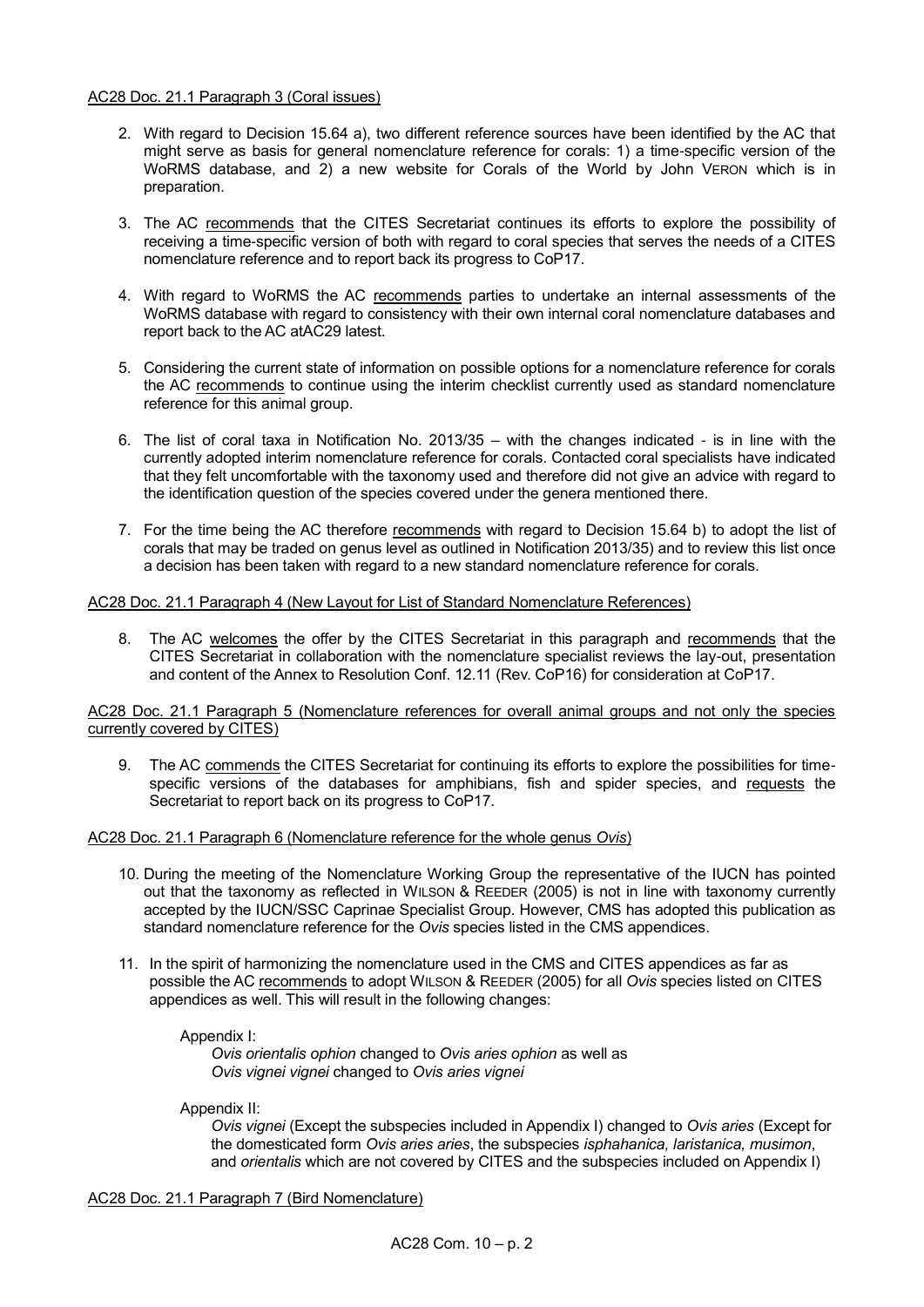12. The two new publications outlined in this paragraph ("The Howard and Moore Complete Checklist of the World" 4rd edition and "HBW and BirdLife International Illustrated Checklist" for non-passeriform bird species) have only been published recently, while the passeriform volume of the latter is not yet available. So far there has not been adequate time yet for a critical evaluation and adoption to be completed by the international ornithological community. The AC therefore recommends to postpone the decision on the possible adoption of a new standard nomenclature reference for all bird species to CoP18.

## AC28 Doc. 21.1 Paragraph 8 (*Poicephalus robustus*)

- 13. The AC recommends the adoption of a split-listing of the *Poicephalus robustus*-*suahelicus*-*fuscicollis* complex into the following species based on the publication listed in this paragraph which has been published now. This would result in the following nomenclature:
	- *Poicephalus robustus* and *Poicephalus fuscicollis* (including the subspecies *fuscicollis* and *suahelicus*).

## AC28 Doc. 21.1 Paragraph 9 (Chamaeleonidae and *Phelsuma*)

14. The AC recommends the adoption of the new checklists as outlined in the paragraph as new standard nomenclature references for the whole family Chamaeleonidae and the genus *Phelsuma*, thus adopting of the changes outlined in AC28 Doc 21.1 Annex 6.

## AC28 Doc. 21.1 Paragraph 10 (Amphibians)

15. The AC recommends the adoption of the new download from the online-database "Amphibian Species of the World", AC28 Doc. 21.1 Annex 7, as new standard nomenclature reference for Amphibian species thus adopting of the nomenclatural changes outlined in Annex 9 of Doc. 21.1 for this animal group.

# AC28 Doc. 21.1 Paragraph 11 (Fish species except the genus *Hippocampus*)

16. The AC recommends the adoption of the new download from the online-database "ESCHMEYER & FRICKE's Catalog of Fishes", AC28 Doc. 21.1 Annex 8, as new standard nomenclature reference for "Fish species except the genus *Hippocampus*".

## AC28 Doc. 21.1 Paragraph 12 (Other nomenclatural changes)

- 17. The AC recommends the adoption of the publication by STANLEY & al. (2011) in combination with GREENBAUM & al. (2012) as new standard nomenclature references for the whole family of Cordylidae, thus adopting the nomenclatural changes outlined in AC Doc. 21.1 Annex 9.
- 18. The AC recommends the adoption of the publication of NIELSEN & al. (2011) as new standard nomenclature reference for the gecko genera *Naultinus* and *Hoplodactylus* thus adopting the nomenclatural changes outlined in AC Doc. 21.1 Annex 9.
- 19. The AC also recommends the adoption of a number of additional changes outlined in the attached revised version of AC Doc. 21.1 Annex 9. Changes not recommended for adoption are in strike-through text in this revised annex attached to this document; all other changes are recommended for adoption.

## AC28 Doc. 21.2 (Suggested changes in bird taxonomy by the Ornithological Council)

- 20. The request of the Ornithological Council refers to a change in bird nomenclature on family level with regard to four species currently recognized by CITES as being part of the family Paradisaeidae.
- 21. While the AC recognizes that the current standard nomenclature reference for bird taxonomy on family and order level needs to be reviewed and updated it does not support the request outlined in this document which refers just to four single species among all bird species covered by the CITES appendices. The AC emphasizes that these species are clearly covered by CITES, as demonstrated by the Index of CITES Species on the CITES homepage as well as the Species+ database.
- 22. Correctly assessing the nomenclature of birds at the family and order names is a highly complex issue and requires a deep and detailed knowledge. Therefore the AC recommends to the CITES Secretariat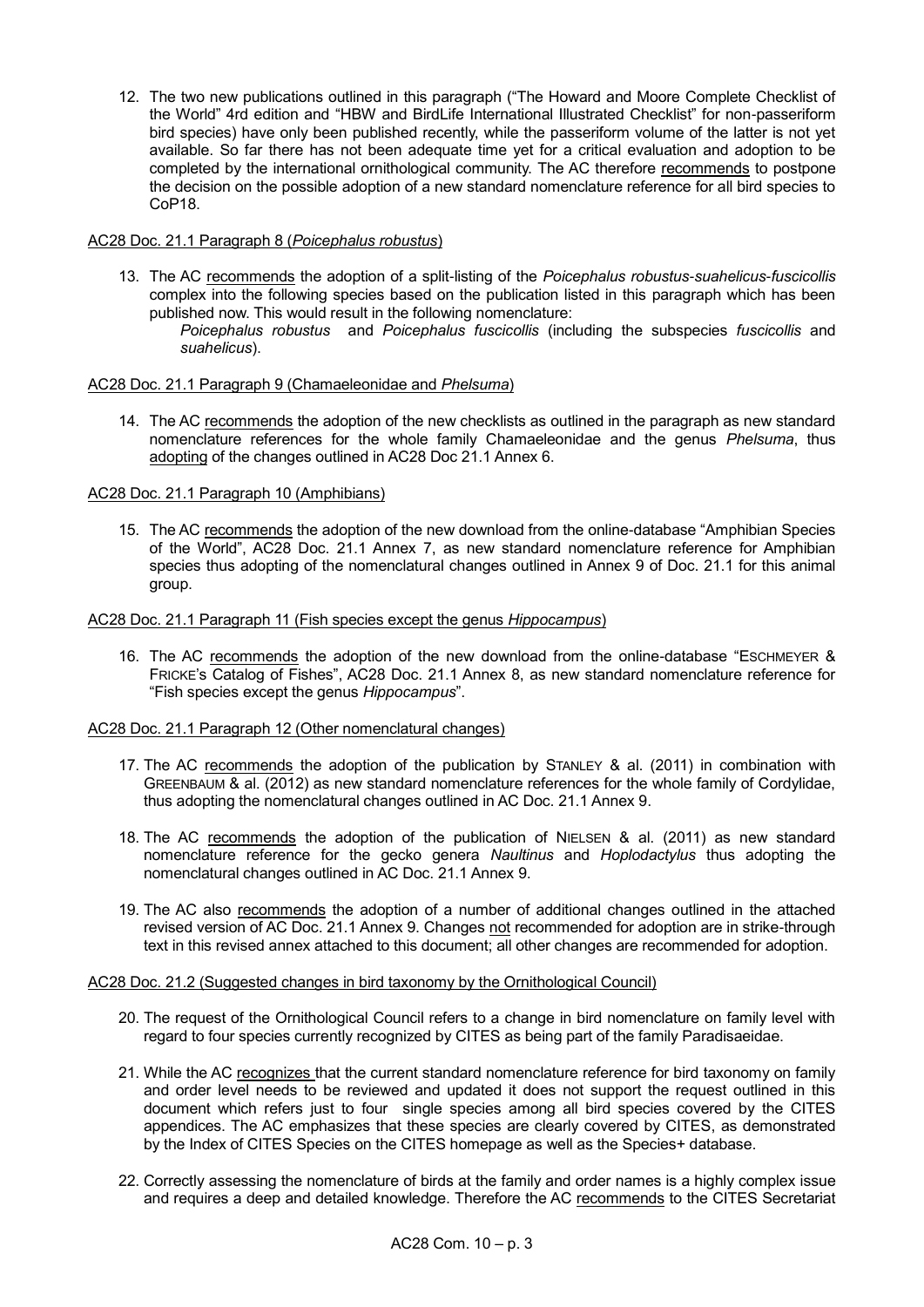that it should – subject to the availability of funds – commission the analysis of the implications of adopting a new standard nomenclature reference birds at the family and order names taking into account the ongoing discussion with regard to a new nomenclature standard reference for birds on genus and species levels (see AC28 Doc. 21.1 Paragraph 7, Bird Nomenclature).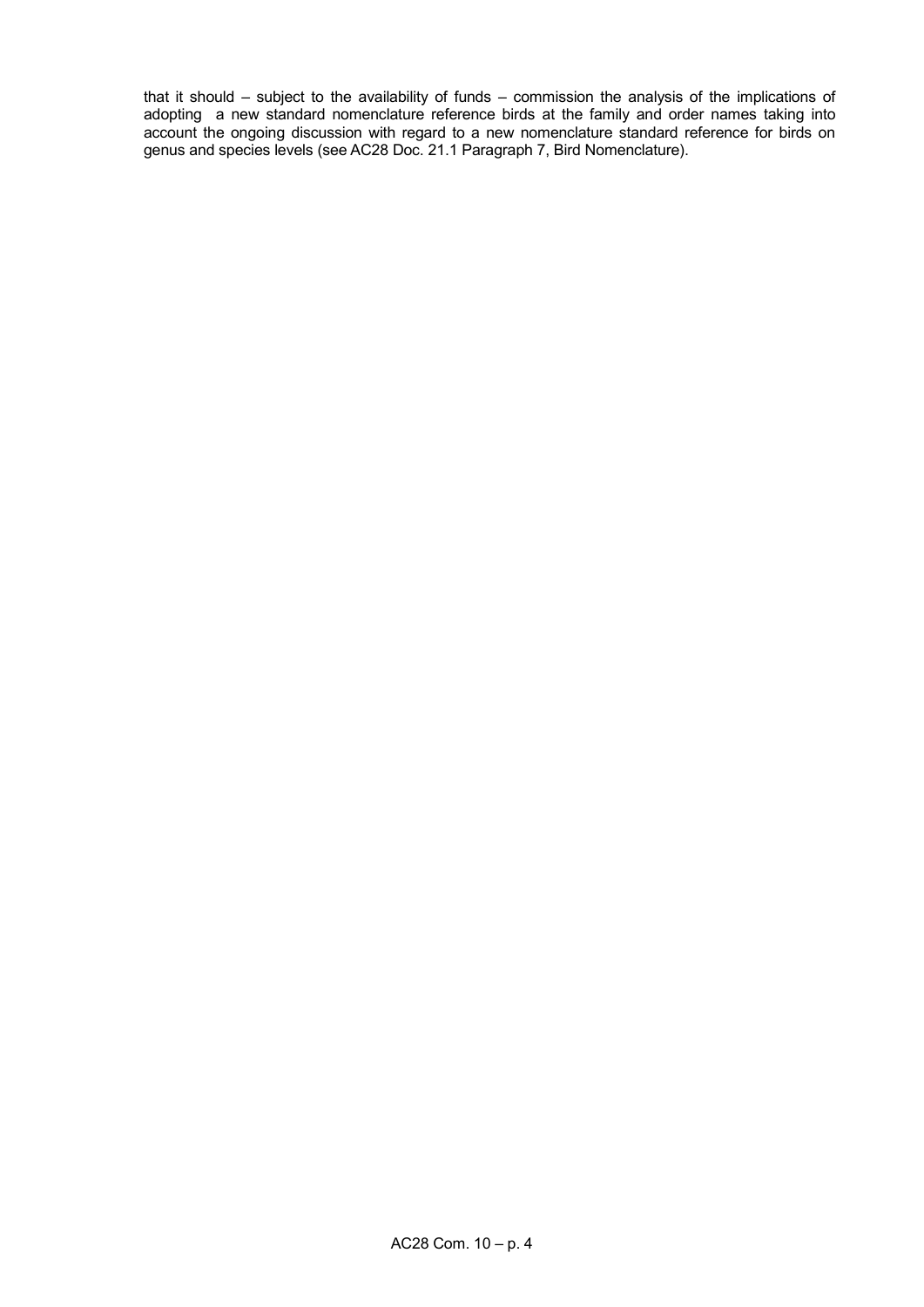# Revised Table of AC28 Doc. 21.1 Annex 9

| <b>Taxon</b>                                        | <b>CITES App./</b><br><b>EU Annex</b> |        | <b>Proposed change</b>                                                                                         | <b>References</b>                  | <b>Notes</b>  |
|-----------------------------------------------------|---------------------------------------|--------|----------------------------------------------------------------------------------------------------------------|------------------------------------|---------------|
| <b>CHORDATA</b>                                     |                                       |        |                                                                                                                |                                    |               |
| <b>MAMMALIA</b>                                     |                                       |        |                                                                                                                |                                    |               |
| <b>CETACEA</b>                                      |                                       |        |                                                                                                                |                                    |               |
| <b>DELPHINIDAE</b>                                  |                                       |        |                                                                                                                |                                    |               |
| Sousa chinensis (Osbeck, 1765)                      | I/A                                   | >      | Sousa plumbea (G. Cuvier, 1829)                                                                                | Jefferson<br>&<br>Rosenbaum (2014) | Species split |
| N/A                                                 | I/A                                   |        | &<br>Sousa<br>sahulensis<br>Jefferson<br>Rosenbaum, 2014                                                       | Jefferson<br>&<br>Rosenbaum (2014) | New species   |
| N/A                                                 | II/B                                  |        | Charlton-Robb,<br>Tursiops australis<br>Gershwin, Thompson, Austin, Owen<br>& McKechnie, 2011                  | Charlton-Robb et al.<br>(2011)     | New species   |
| <b>INIIDAE</b>                                      |                                       |        |                                                                                                                |                                    |               |
| N/A                                                 | II/B                                  |        | Inia araguaiaensis Hrbek, Farias,<br>Dutra & da Silva, 2014                                                    | Hrbek <i>et al.</i> (2014)         | New species   |
| <b>PHOCOENIDAE</b>                                  |                                       |        |                                                                                                                |                                    |               |
| Neophocaena<br>phocaenoides<br>(G.<br>Cuvier, 1829) | I/A                                   | >      | Neophocaena asiaeorientalis Pilleri<br>& Gihr, 1972                                                            | Jefferson & Wang<br>(2011)         | Species split |
| <b>ZIPHIIDAE</b>                                    |                                       |        |                                                                                                                |                                    |               |
| Mesoplodon gingkodens Nishiwaki &<br>Kamiya, 1958   | II/B                                  | $\geq$ | Mesoplodon hotaula Deraniyagala,<br>1963                                                                       | Dalebout<br>et<br>al.<br>(2014)    | Species split |
| <b>PERISSODACTYLA</b>                               |                                       |        |                                                                                                                |                                    |               |
| <b>TAPIRIDAE</b>                                    |                                       |        |                                                                                                                |                                    |               |
| <b>N/A</b>                                          | H/B                                   |        | Tapirus kabomani Cozzuol, Clozato,<br><b>Rodriguez</b><br>Holanda<br>سمصمنلك<br>طه<br>Thoisy, Redondo & Santos | Cozzuol<br>ے<br>(2013)             | New species   |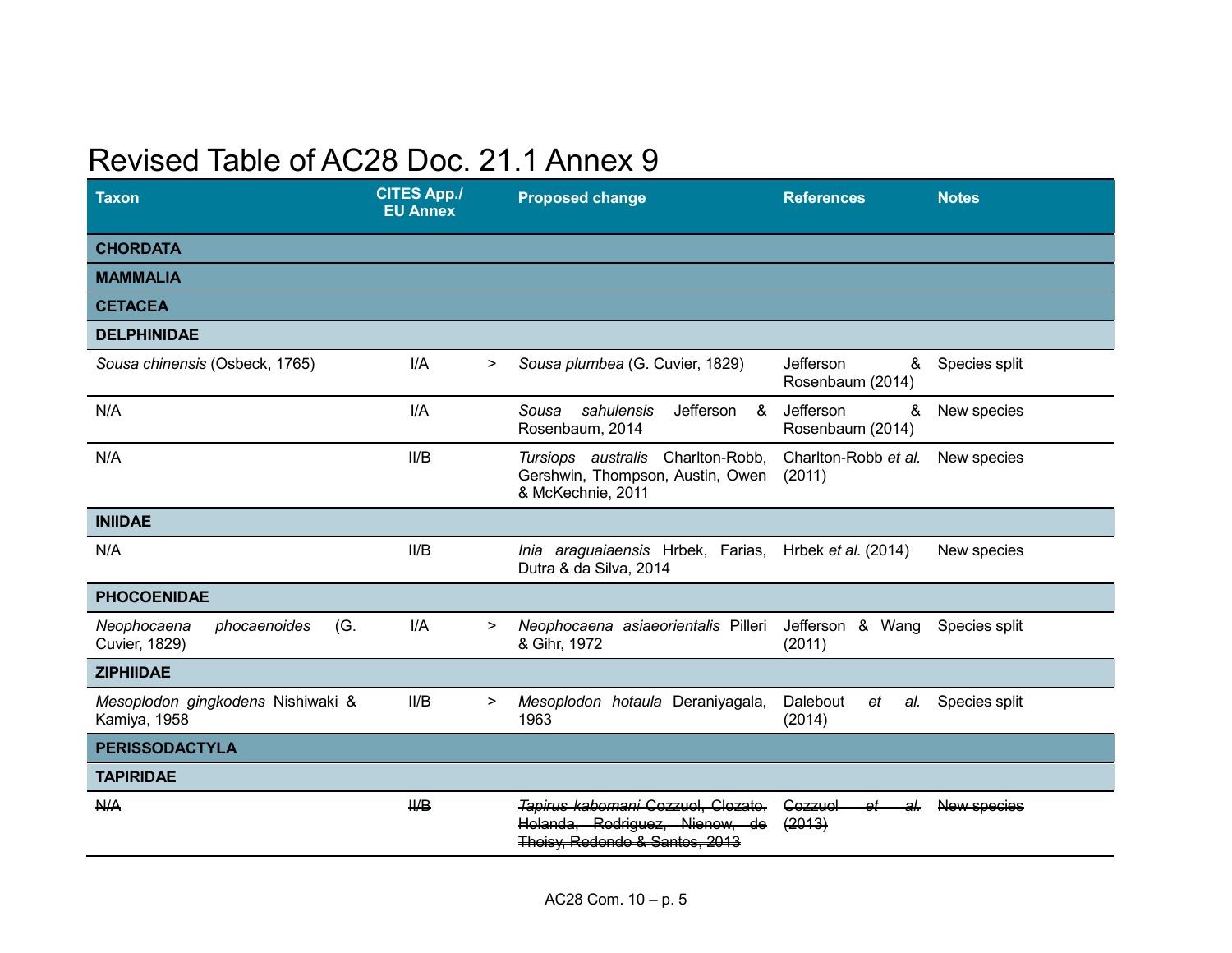| Taxon                                                                                               | <b>CITES App./</b><br><b>EU Annex</b> |         | <b>Proposed change</b>                                                                                                  | <b>References</b>                                        | <b>Notes</b>                                                                                                                                                                                                                                                                               |
|-----------------------------------------------------------------------------------------------------|---------------------------------------|---------|-------------------------------------------------------------------------------------------------------------------------|----------------------------------------------------------|--------------------------------------------------------------------------------------------------------------------------------------------------------------------------------------------------------------------------------------------------------------------------------------------|
| <b>PRIMATES</b>                                                                                     |                                       |         |                                                                                                                         |                                                          |                                                                                                                                                                                                                                                                                            |
| <b>CEBIDAE</b>                                                                                      |                                       |         |                                                                                                                         |                                                          |                                                                                                                                                                                                                                                                                            |
| Callithrix<br>manicorensis<br>van<br>Roosmalen,<br>van<br>Roosmalen,<br>Mittermeier & Rylands, 2000 | II/B                                  | $\,<\,$ | Callthrix marcai Alperin, 1993<br>Mico marcai (Alperin, 1993)                                                           | Garbino & Siniciato<br>(2014) [Carbini et al<br>re Micol | The<br>Species<br>lump.<br>authors treat these two<br>taxa, along with several<br>other species, in the<br>genus Mico, which has<br>not been accepted by<br>CITES [CoP15 Doc. 35<br>(Rev. 3)], apart from the<br>adoption of M. rondoni<br>[CoP16 Doc. 43.1 (Rev.<br>1), Annex 6 (Rev. 1)] |
| Cebus albifrons (Humboldt, 1812)                                                                    | H/B                                   | ⇒       | Cebus adustus Hershkovitz, 1949                                                                                         | Boubli et al. (2012)                                     | Species split                                                                                                                                                                                                                                                                              |
|                                                                                                     | $H\!\!\!\!/\,\Box$                    | ≥       | Cebus cesarae Hershkovitz, 1949                                                                                         | Boubli et al. (2012)                                     | Species split                                                                                                                                                                                                                                                                              |
|                                                                                                     | H/B                                   | ≥       | Cebus unicolor Spix, 1823                                                                                               | Boubli et al. (2012)                                     | <b>Species split</b>                                                                                                                                                                                                                                                                       |
|                                                                                                     | $H\!H\!B$                             |         | Cebus versicolor Pucheran, 1845                                                                                         | Boubli et al. (2012)                                     | Species split                                                                                                                                                                                                                                                                              |
|                                                                                                     | H/B                                   | ≥       | Cebus yuracus Hershkovitz, 1949                                                                                         | Boubli et al. (2012)                                     | <b>Species split</b>                                                                                                                                                                                                                                                                       |
| Cebus capucinus (Linnaeus, 1758)                                                                    | $H\!H\!B$                             | ∍       | Cebus imitator Thomas, 1903                                                                                             | Boubli et al. (2012)                                     | Species split                                                                                                                                                                                                                                                                              |
| Cebus olivaceus Schomburgk, 1848                                                                    | $H\rightarrow$                        | ∍       | Cebus brunneus J. A. Allen, 1914                                                                                        | Boubli et al. (2012)                                     | Species split                                                                                                                                                                                                                                                                              |
|                                                                                                     | $H\!H\!B$                             |         | Cebus castaneus I. Geoffroy, 1851                                                                                       | Boubli et al. (2012)                                     | Species split                                                                                                                                                                                                                                                                              |
| Saguinus niger (E. Geoffroy, 1803)                                                                  | II/B                                  | $\geq$  | ursulus Hoffmannsegg,<br>Saguinus<br>1807                                                                               | Gregorin & de Vivo<br>(2013)                             | Species split                                                                                                                                                                                                                                                                              |
| Saimiri sciureus (Linnaeus, 1758)                                                                   | II/B                                  | >       | Saimiri collinsi Osgood, 1916                                                                                           | Merces et al. (2015)                                     | Species split                                                                                                                                                                                                                                                                              |
| <b>CERCOPITHECIDAE</b>                                                                              |                                       |         |                                                                                                                         |                                                          |                                                                                                                                                                                                                                                                                            |
| N/A                                                                                                 | II/B                                  |         | Cercopithecus lomamiensis Hart,<br>Detwiler, Gilbert, Burrell, Fuller,<br>Emetshu, Hart, Vosper, Sargis &<br>Tosi, 2012 | Hart et al. (2012)                                       | New species                                                                                                                                                                                                                                                                                |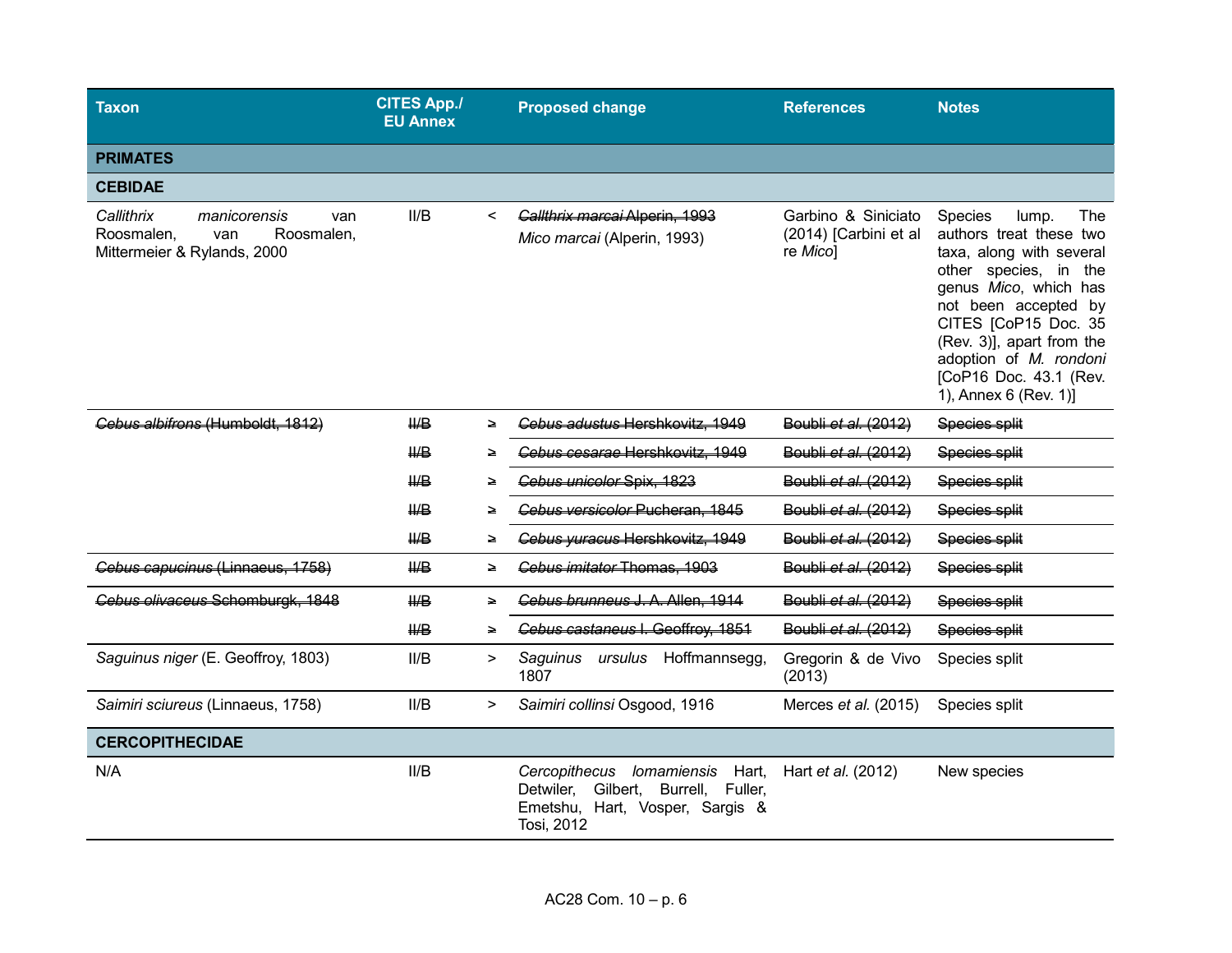| <b>Taxon</b>          | <b>CITES App./</b><br><b>EU Annex</b> | <b>Proposed change</b>                                                                                                                                                         | <b>References</b>                | <b>Notes</b> |
|-----------------------|---------------------------------------|--------------------------------------------------------------------------------------------------------------------------------------------------------------------------------|----------------------------------|--------------|
| <b>CHEIROGALEIDAE</b> |                                       |                                                                                                                                                                                |                                  |              |
| N/A                   | I/A                                   | Cheirogaleus<br><i>lavasoensis</i> Thiele,<br>Razafimahatrata & Hapke, 2013                                                                                                    | Thiele <i>et al.</i> (2013)      | New species  |
| N/A                   | I/A                                   | <b>Microcebus</b><br>Radespiel,<br>gerpi<br>Ratsimbazafy,<br>Rasoloharijaona,<br>Raveloson,<br>Andriaholinirina,<br>Rakotondravony, Randrianarison &<br>Randrianambinina, 2012 | Radespiel<br>et<br>al.<br>(2012) | New species  |
| N/A                   | I/A                                   | Microcebus marohita Rasoloarison.<br>Weisrock, Yoder, Rakotondravony &<br>Kappeler, 2013                                                                                       | Rasoloarison et al.<br>(2013)    | New species  |
| N/A                   | I/A                                   | <b>Microcebus</b><br>Rasoloarison.<br>tanosi<br>Weisrock, Yoder, Rakotondravony &<br>Kappeler, 2013                                                                            | Rasoloarison et al.<br>(2013)    | New species  |

| <b>GALAGIDAE</b>                                                                  |                |                                                                                              |
|-----------------------------------------------------------------------------------|----------------|----------------------------------------------------------------------------------------------|
| A/A                                                                               | $H\!\!\!\perp$ | <b>Sciurocheirus</b><br>Ambrose (2013)<br>makandensis<br>New species<br>Ambrose, 2013        |
| <b>LORISIDAE</b>                                                                  |                |                                                                                              |
| N/A                                                                               | I/A            | Nycticebus kayan Munds, Nekaris &<br>Munds <i>et al.</i> (2013)<br>New species<br>Ford, 2013 |
| <b>PITHECIIDAE</b>                                                                |                |                                                                                              |
| Boubli, da<br>Cacajao<br>Silva.<br>avresi<br>Amado, Herbk, Pontual & Farias, 2008 | II/B<br><      | Cacajao<br>Ferrari et al. (2014)<br>Species lump<br>melanocephalus<br>(Humboldt, 1812)       |
| hosomi Boubli, da<br>Silva.<br>Cacajao<br>Amado, Herbk, Pontual & Farias, 2008    | II/B<br><      | Cacajao<br>Ferrari et al. (2014)<br>Species lump<br>melanocephalus<br>(Humboldt, 1812)       |
| melanocephalus (Humboldt,<br>Cacajao<br>1812)                                     | II/B<br>>      | Cacajao oukary (Spix, 1823)<br>Ferrari et al. (2014)<br>Species split                        |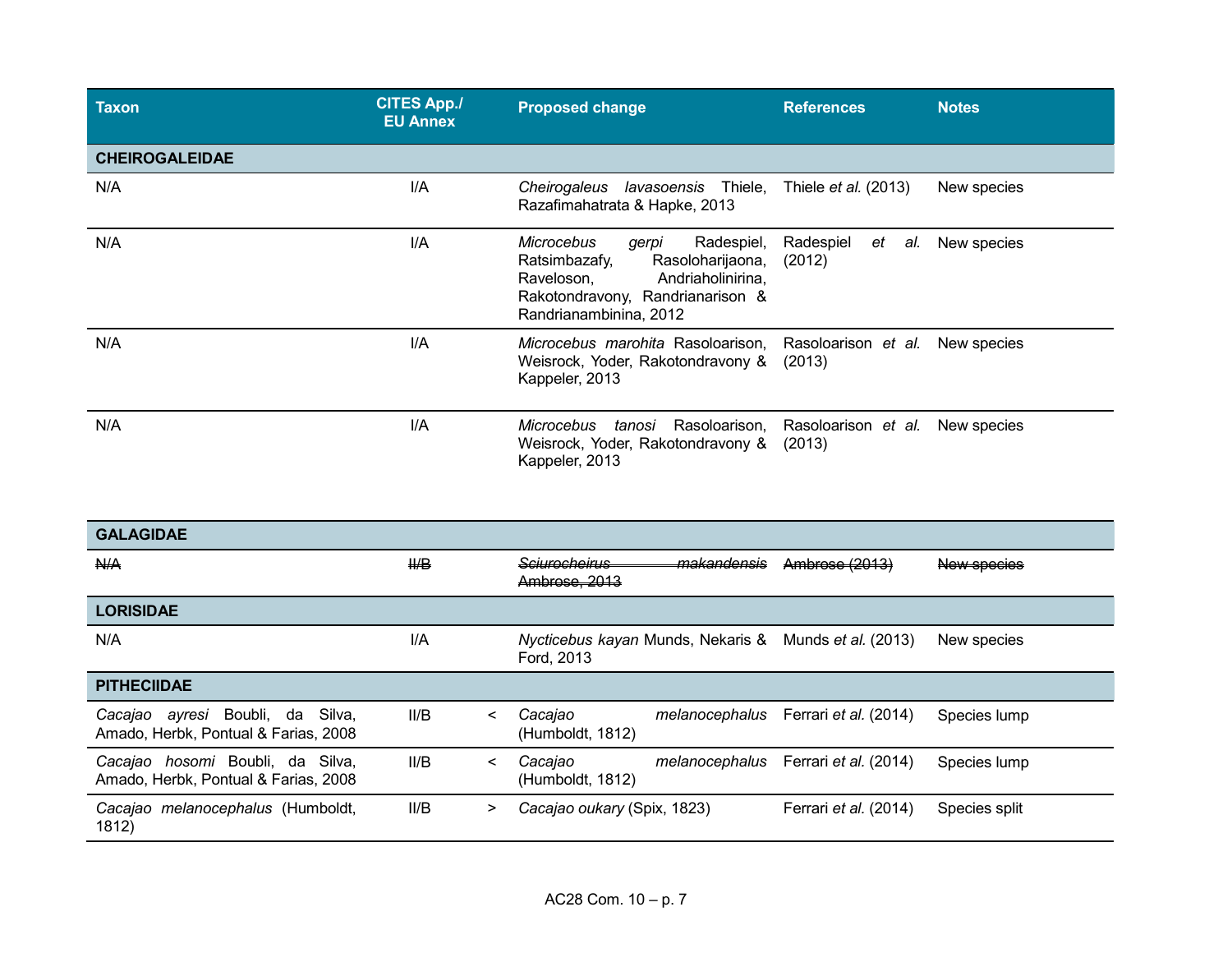| <b>Taxon</b>                        | <b>CITES App./</b><br><b>EU Annex</b> |          | <b>Proposed change</b>                                              | <b>References</b>                     | <b>Notes</b>   |
|-------------------------------------|---------------------------------------|----------|---------------------------------------------------------------------|---------------------------------------|----------------|
| N/A                                 | II/B                                  |          | Callicebus miltoni Dalponte, Silva &<br>Silva Júnior, 2014          | Dalponte<br>et<br>al.<br>(2014)       | New species    |
| N/A                                 | II/B                                  |          | Gualda-Barros,<br>Callicebus<br>vieira<br>Nascimento & Amaral, 2012 | Gualda-Barros et al.<br>(2012)        | New species    |
| N/A                                 | II/B                                  |          | Pithecia cazuzai Marsh, 2014                                        | Marsh (2014)                          | New species    |
| Pithecia irrorata Gray, 1842        | II/B                                  | >        | Pithecia vanzolinii Hershkovitz, 1987                               | Marsh (2014)                          | Species split  |
| N/A                                 | II/B                                  |          | Pithecia isabela Marsh, 2014                                        | Marsh (2014)                          | New species    |
| N/A                                 | II/B                                  |          | Pithecia mittermeieri Marsh, 2014                                   | Marsh (2014)                          | New species    |
| Pithecia monachus É. Geoffroy St.-  | II/B                                  | >        | Pithecia hirsuta Spix, 1823                                         | Marsh (2014)                          | Species split  |
| Hilaire, 1812                       | II/B                                  | >        | Pithecia inusta Spix, 1823                                          | Marsh (2014)                          | Species split  |
|                                     | II/B                                  | $\geq$   | Pithecia milleri J. A. Allen, 1914                                  | Marsh (2014)                          | Species split  |
|                                     | II/B                                  | >        | Pithecia napensis Lonnberg, 1938                                    | Marsh (2014)                          | Species split  |
| N/A                                 | II/B                                  |          | Pithecia pissinattii Marsh, 2014                                    | Marsh (2014)                          | New species    |
| Pithecia pithecia (Linnaeus, 1766)  | II/B                                  | >        | Pithecia chrysocephala I. Geoffroy<br>St.-Hilaire, 1850             | Marsh (2014)                          | Species split  |
| N/A                                 | II/B                                  |          | Pithecia rylandsi Marsh, 2014                                       | Marsh (2014)                          | New species    |
| <b>SCANDENTIA</b>                   |                                       |          |                                                                     |                                       |                |
| <b>TUPAIIDAE</b>                    |                                       |          |                                                                     |                                       |                |
| Tupaia moellendorffi Matschie, 1898 | II/B                                  | $\,<\,$  | Tupaia palawanensis Thomas, 1894                                    | Sargis et al. (2014)                  | Species lump   |
| Urogale everetti (Thomas, 1892)     | II/B                                  | $\equiv$ | Tupaia everetti Thomas, 1892                                        | <b>Roberts</b><br>et<br>al.<br>(2011) | Generic change |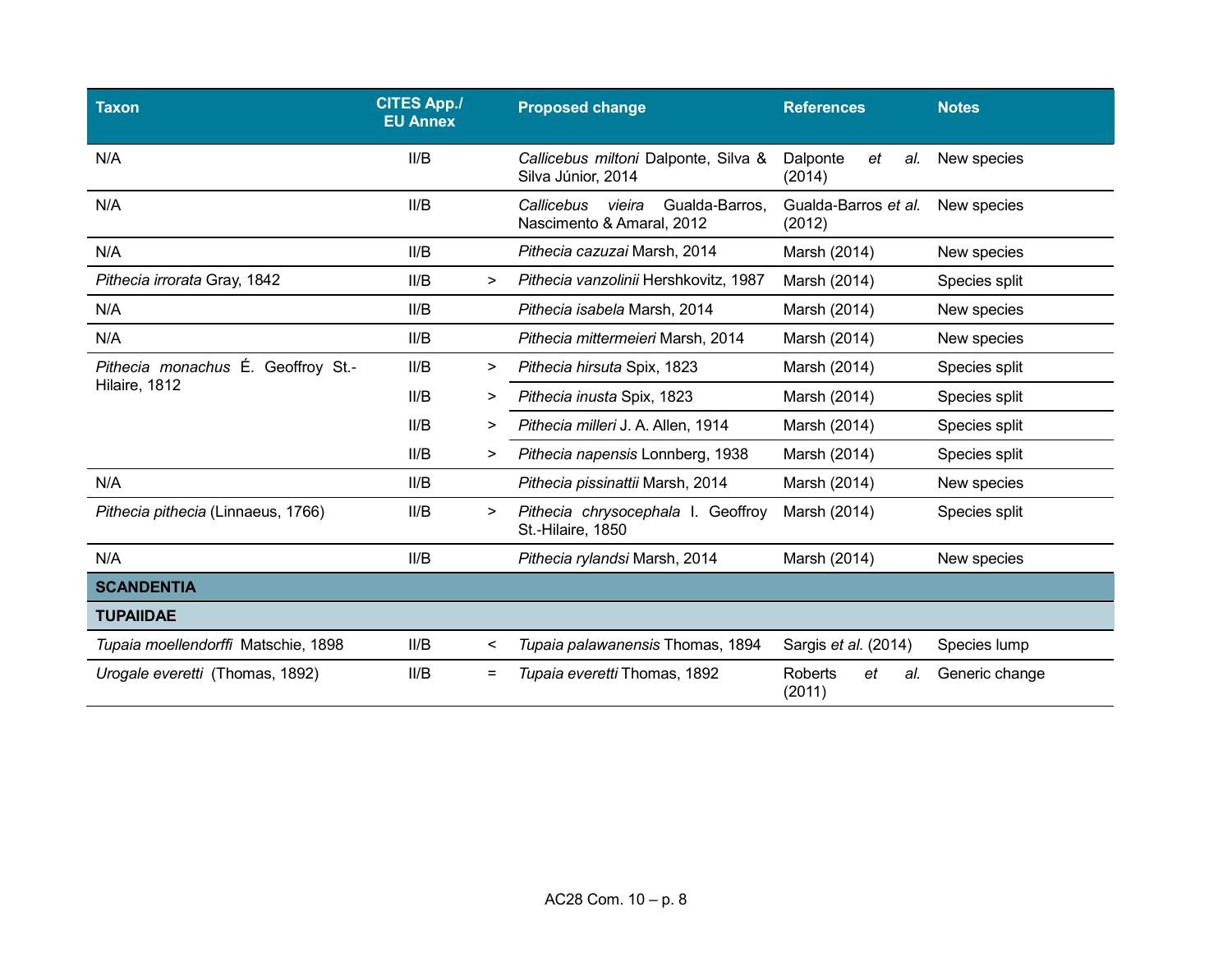| <b>Taxon</b>                                           | <b>CITES App./</b><br><b>EU Annex</b> | <b>Proposed change</b>                                                   | <b>References</b>     | <b>Notes</b>                                |
|--------------------------------------------------------|---------------------------------------|--------------------------------------------------------------------------|-----------------------|---------------------------------------------|
| <b>REPTILIA</b>                                        |                                       |                                                                          |                       |                                             |
| <b>CROCODYLIA</b>                                      |                                       |                                                                          |                       |                                             |
| <b>CROCODYLIDAE</b>                                    |                                       |                                                                          |                       |                                             |
| H/A                                                    | $H\!\!\!\!/\,\blacksquare$            | <del>adelvnhoserae</del><br><del>Hoser.</del><br><b>Oopholis</b><br>2012 | Hoser (2012c)         | New species (but see<br>Kaiser et al. 2013) |
| A                                                      | $H\rightarrow$                        | Copholis jackyhoserae Hoser, 2012                                        | Haear (2012c)         | New species (but see<br>Kaiser et al. 2013) |
| <b>SAURIA</b>                                          |                                       |                                                                          |                       |                                             |
| <b>CORDYLIDAE</b>                                      |                                       |                                                                          |                       |                                             |
| Cordylus barbertonensis (van Dam,<br>1921)             | II/B<br>$\,<\,$                       | Smaug warreni (Boulenger, 1908)                                          | Stanley et al. (2011) | Species lump                                |
| Gordylus breyeri (Van Dam, 1921)                       | $H\!P$<br>$\equiv$                    | Cottonsaurus breveri (Van Dam.<br>4921                                   | Hoser (2013b)         | Generic change                              |
| Cordylus breyeri (Van Dam, 1921)                       | II/B<br>$=$                           | Smaug breyeri (Van Dam, 1921)                                            | Stanley et al. (2011) | Generic change                              |
| Cordylus campbelli (FitzSimons, 1938)                  | II/B<br>$=$                           | Namazonurus<br>campbelli<br>(FitzSimons, 1938)                           | Stanley et al. (2011) | Generic change                              |
| Cordylus capensis A. Smith, 1838                       | II/B<br>$=$                           | Hemicordylus<br>(Smith,<br>capensis<br>1838)                             | Stanley et al. (2011) | Generic change                              |
| Cordylus cataphractus Boie, 1828                       | II/B<br>$=$                           | Ouroborus<br>cataphractus<br>(Boie,<br>1828)                             | Stanley et al. (2011) | Generic change                              |
| Cordylus coeruleopunctatus (Hewitt &<br>Methuen, 1913) | II/B<br>$\equiv$                      | Ninurta coeruleopunctatus (Hewitt &<br>Methuen, 1913)                    | Stanley et al. (2011) | Generic change                              |
| (FitzSimons,<br>Cordylus<br>depressus<br>1930)         | II/B<br>$\,<\,$                       | Smaug warreni (Boulenger, 1908)                                          | Stanley et al. (2011) | Species lump                                |
| Cordylus fasciatus A. Smith, 1838                      | II/B<br>$\,<\,$                       | Pseudocordylus<br>microlepidotus<br>(Cuvier, 1829)                       | Stanley et al. (2011) | Species lump                                |
| Cordylus giganteus A. Smith, 1844                      | II/B<br>$=$                           | Smaug giganteus (Smith, 1844)                                            | Stanley et al. (2011) | Generic change                              |
| Cordylus jordani (Parker, 1936)                        | II/B<br>$\equiv$                      | Karusaurus jordani (Parker, 1936)                                        | Stanley et al. (2011) | Generic change                              |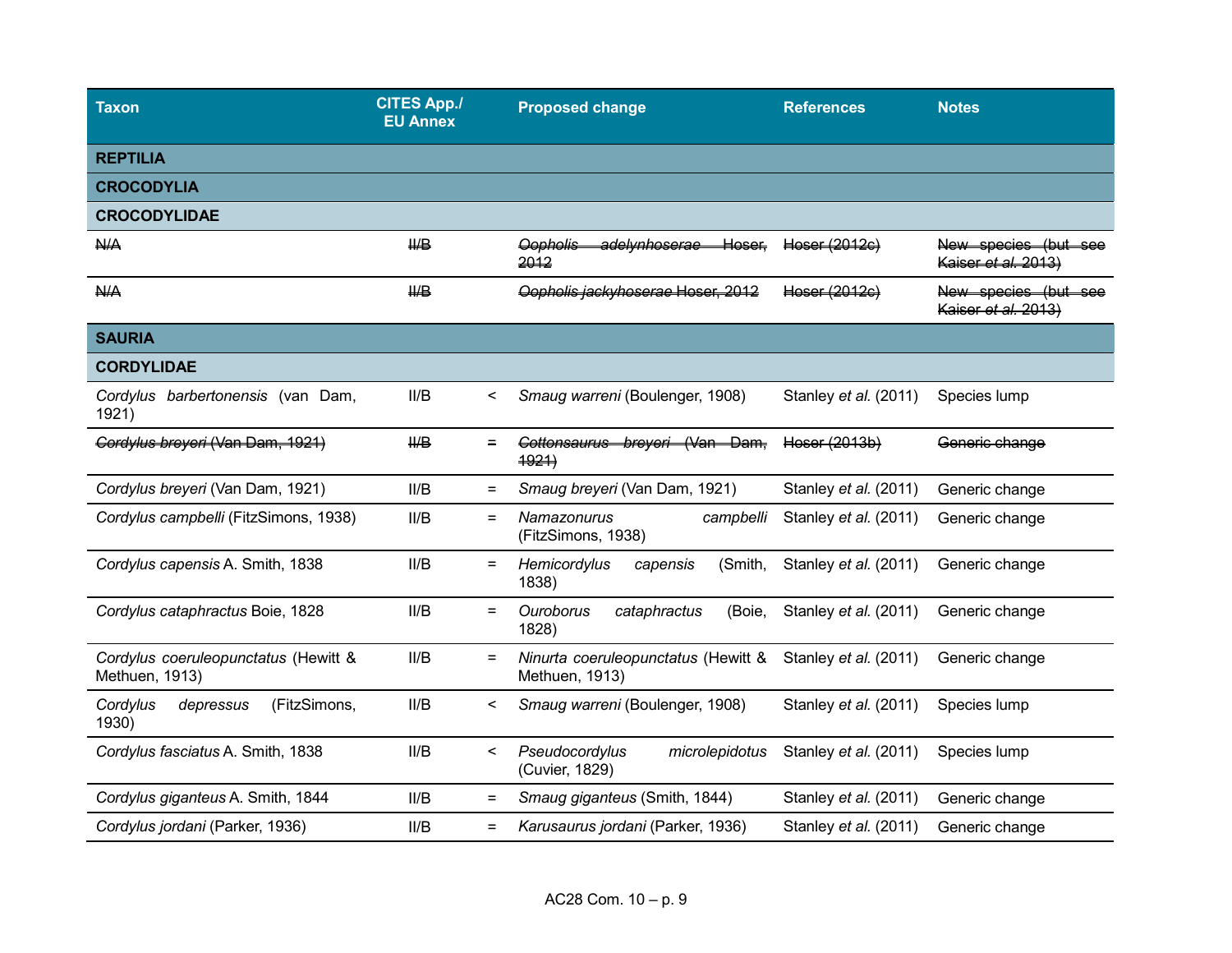| <b>Taxon</b>                                     | <b>CITES App./</b><br><b>EU Annex</b> |                   | <b>Proposed change</b>                                                                                                | <b>References</b>          | <b>Notes</b>   |
|--------------------------------------------------|---------------------------------------|-------------------|-----------------------------------------------------------------------------------------------------------------------|----------------------------|----------------|
| Cordylus langi (Loveridge, 1944)                 | $H\!\!\!\!/\,\Box$                    | $=$               | Ninsaurus langi (Loveridge, 1944)                                                                                     | Heser (2013b)              | Generic change |
| Cordylus langi (Loveridge, 1944)                 | II/B                                  | $=$               | Pseudocordylus<br>langi<br>Loveridge,<br>1944                                                                         | Stanley et al. (2011)      | Generic change |
| Cordylus lawrenci (FitzSimons, 1939)             | II/B                                  | $\equiv$          | Namazonurus lawrenci (FitzSimons,<br>1939)                                                                            | Stanley et al. (2011)      | Generic change |
| N/A                                              | II/B                                  |                   | Cordylus<br>marunguensis<br>Greenbaum,<br>Stanley,<br>Kusamba,<br>Moninga, Goldberg & Bursey, 2012                    | Greenbaum et al.<br>(2012) | New species    |
| Cordylus melanotus A. Smith, 1838                | II/B                                  | $=$               | Pseudocordylus melanotus (Smith,<br>1838)                                                                             | Stanley et al. (2011)      | Generic change |
| Cordylus microlepidotus Cuvier, 1829             | II/B                                  | $=$               | Pseudocordylus<br>microlepidotus<br>(Cuvier, 1829)                                                                    | Stanley et al. (2011)      | Generic change |
| Cordylus mossambicus<br>FitzSimons.<br>4958      | $H\!\!\!\!/\,\blacksquare$            | $=$               | mossambicus<br><del>Cottonsaurus</del><br>(FitzSimons, 1958)                                                          | Heser (2013b)              | Generic change |
| mossambicus FitzSimons,<br>Cordylus<br>1958      | II/B                                  | $=$               | Smaug mossambicus (FitzSimons,<br>1958)                                                                               | Stanley et al. (2011)      | Generic change |
| Cordylus namaquensis (Methuen &<br>Hewitt, 1914) | II/B                                  | $=$               | Namazonurus<br>namaquensis<br>(Methuen & Hewitt, 1914)                                                                | Stanley et al. (2011)      | Generic change |
| Cordylus nebulosus (Mouton & Van<br>Wyk, 1995)   | II/B                                  | $=$               | Hemicordylus nebulosus (Mouton &<br>Van Wyk, 1995) [typing error in<br>genus corrected by Nomenclature<br>specialist] | Stanley et al. (2011)      | Generic change |
| Cordylus peersi (Hewitt, 1932)                   | II/B                                  | $\equiv$          | Namazonurus peersi (Hewitt, 1932)                                                                                     | Stanley et al. (2011)      | Generic change |
| Cordylus polyzonus A. Smith, 1838                | II/B                                  | $=$               | Karusaurus polyzonus (Smith, 1838)                                                                                    | Stanley et al. (2011)      | Generic change |
| Cordylus pustulatus (Peters, 1862)               | II/B                                  | $=$               | Namazonurus pustulatus<br>(Peters,<br>1862)                                                                           | Stanley et al. (2011)      | Generic change |
| Cordylus regius Broadley, 1962                   | $H\!\!\!\!/\,\blacksquare$            | $=$               | (Broadley,<br><b>Cottonsaurus</b><br><b>regius</b><br>4962                                                            | Heser (2013b)              | Generic change |
| Cordylus regius Broadley, 1962                   | II/B                                  | $\qquad \qquad =$ | Smaug regius (Broadley, 1962)                                                                                         | Stanley et al. (2011)      | Generic change |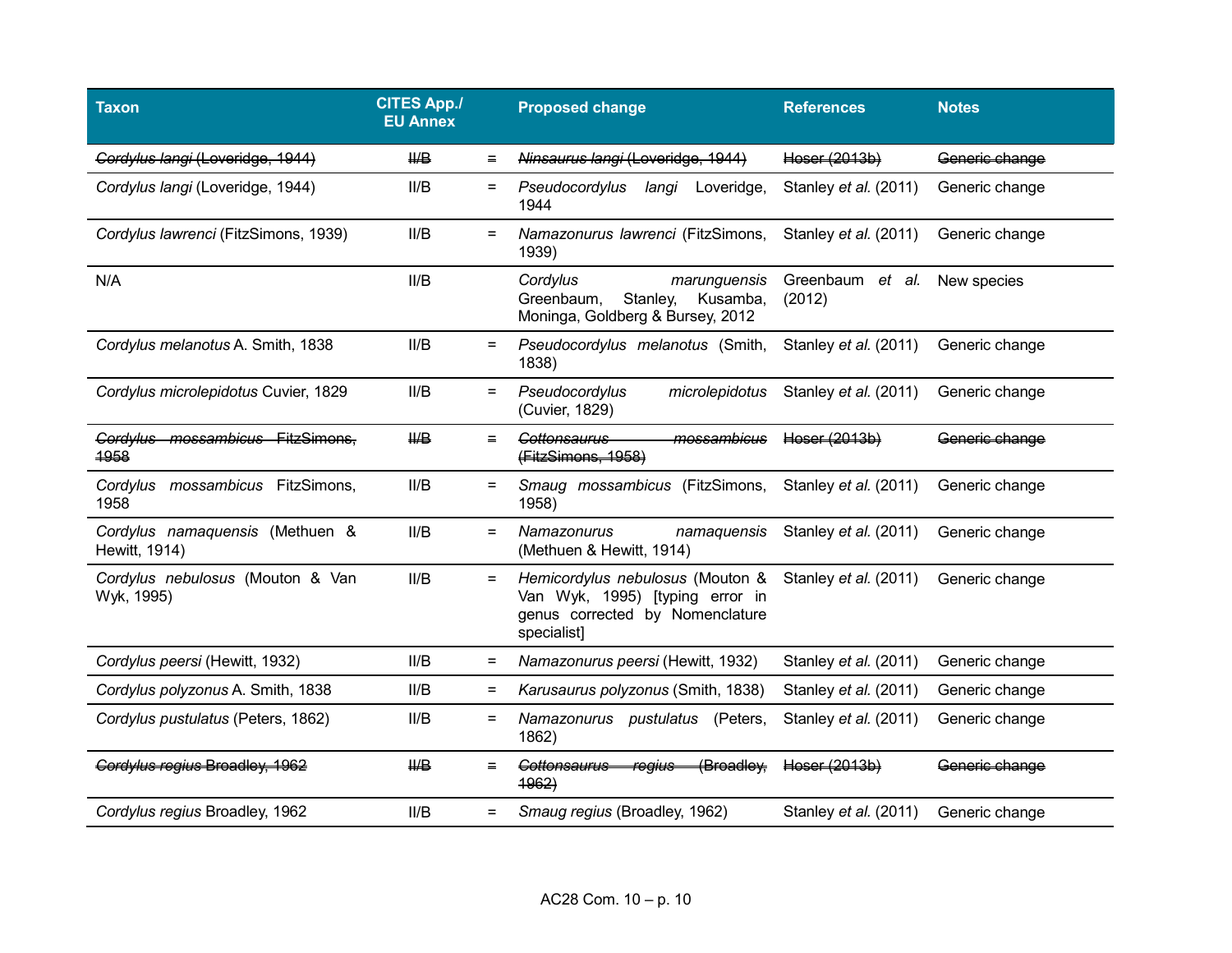| <b>Taxon</b>                                         | <b>CITES App./</b><br><b>EU Annex</b> |          | <b>Proposed change</b>                                  | <b>References</b>     | <b>Notes</b>   |
|------------------------------------------------------|---------------------------------------|----------|---------------------------------------------------------|-----------------------|----------------|
| Cordylus spinosus FitzSimons, 1947                   | II/B                                  | $=$      | Pseudocordylus<br>spinosus<br>FitzSimons, 1947          | Stanley et al. (2011) | Generic change |
| Cordylus subviridis A. Smith, 1838                   | II/B                                  | $=$      | Pesudocordylus subviridis<br>(Smith,<br>1838)           | Stanley et al. (2011) | Generic change |
| Cordylus tasmani Broadley, 1971                      | II/B                                  | $\,<\,$  | Cordylus cordylus (Linnaeus, 1758),                     | Stanley et al. (2011) | Species lump   |
| Cordylus transvaalensis (FitzSimons,<br>1943)        | II/B                                  | $=$      | Pseudocordylus<br>transvaalensis<br>FitzSimons, 1943    | Stanley et al. (2011) | Generic change |
| Cordvlus vandami FitzSimons, 1939                    | H/B                                   | $=$      | Cottonsaurus vandami (FitzSimons.<br>4930               | Hoser (2013b)         | Generic change |
| Cordylus vandami FitzSimons, 1930                    | II/B                                  | $=$      | Smaug vandami (FitzSimons, 1930)                        | Stanley et al. (2011) | Generic change |
| Gordylus warreni (Boulenger, 1908)                   | $H\!\!\!\!P$                          | $=$      | (Boulenger,<br><del>Cottonsaurus warreni</del><br>4908) | Heser (2013b)         | Generic change |
| Cordylus warreni (Boulenger, 1908)                   | II/B                                  | $=$      | Smaug warreni (Boulenger, 1908)                         | Stanley et al. (2011) | Generic change |
| <b>GEKKONIDAE</b>                                    |                                       |          |                                                         |                       |                |
| Hoplodactylus chrysosireticus Robb,<br>1980          | III/C (NZ)                            | $\equiv$ | Woodworthia chrysosireticus (Robb,<br>1980)             | Nielsen et al. (2011) | Generic change |
| Hoplodactylus cryptozoicus Jewell &<br>Leschen, 2004 | III/C(NZ)                             | $=$      | Mokopirirakau cryptozoicus (Jewell<br>& Leschen, 2004)  | Nielsen et al. (2011) | Generic change |
| Hoplodactylus granulatus (Gray, 1845)                | III/C(NZ)                             | $=$      | Mokopirirakau<br>granulatus<br>(Gray,<br>1845)          | Nielsen et al. (2011) | Generic change |
| Hoplodactylus<br>kahutarae<br>Whitaker,<br>1895      | III/C(NZ)                             | $\equiv$ | Mokopirirakau kahutarae (Whitaker,<br>1895)             | Nielsen et al. (2011) | Generic change |
| Hoplodactylus maculatus (Gray, 1845)                 | III/C(NZ)                             | $=$      | Woodworthia<br>maculatus<br>(Gray,<br>1845)             | Nielsen et al. (2011) | Generic change |
| (McCann,<br>Hoplodactylus nebulosus<br>1955)         | III/C(NZ)                             | $=$      | Mokopirirakau nebulosus (McCann,<br>1955)               | Nielsen et al. (2011) | Generic change |
| Hoplodactylus pacificus (Gray, 1842)                 | III/C(NZ)                             | >        | Dactylocnemis<br>pacificus<br>(Gray,<br>1842)           | Nielsen et al. (2011) | Generic change |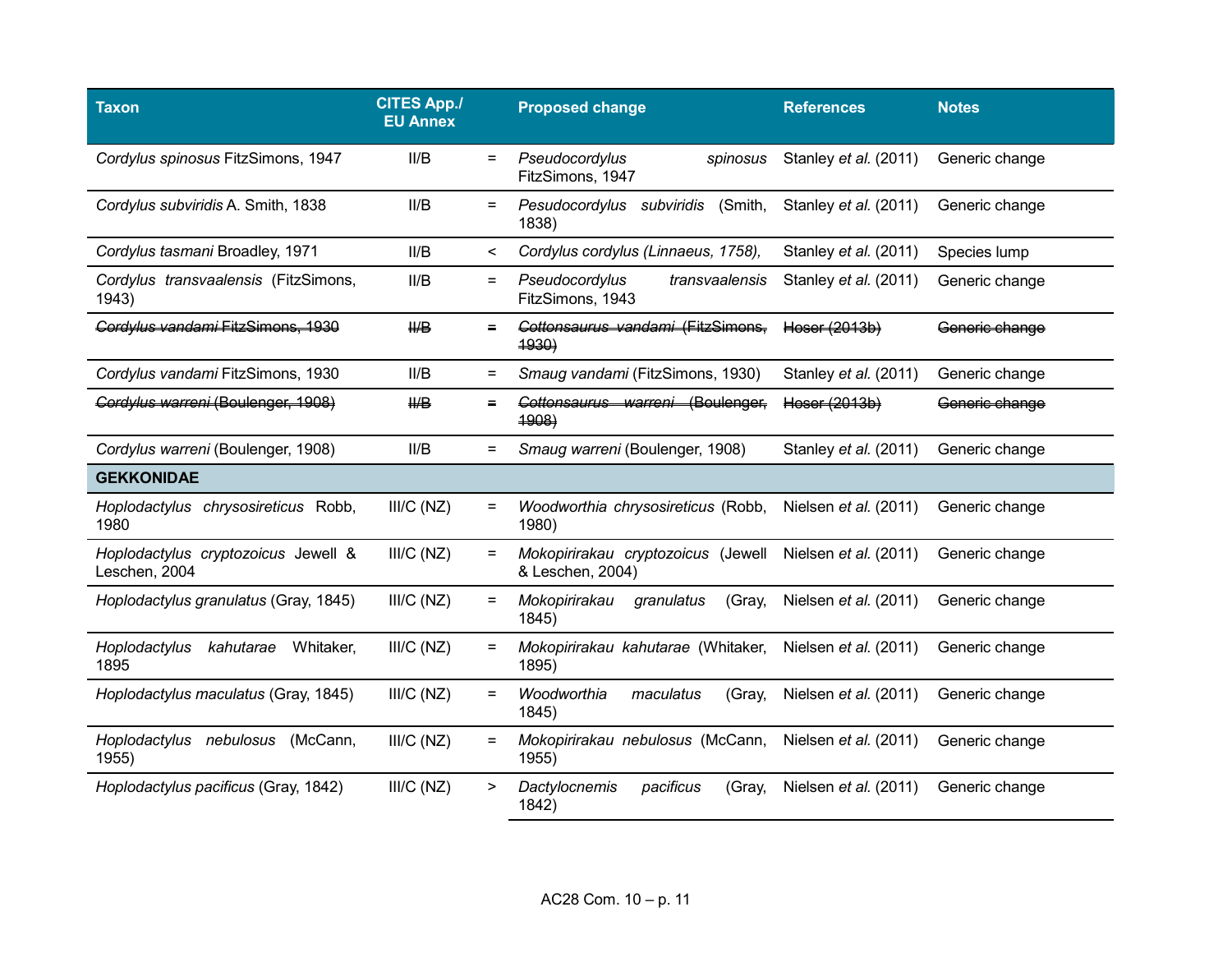| <b>Taxon</b>                                                 | <b>CITES App./</b><br><b>EU Annex</b> |           | <b>Proposed change</b>                                            | <b>References</b>              | <b>Notes</b>                               |
|--------------------------------------------------------------|---------------------------------------|-----------|-------------------------------------------------------------------|--------------------------------|--------------------------------------------|
|                                                              |                                       | $\, > \,$ | Woodworthia<br>(Cope,<br>brunneus<br>1869)                        | Nielsen et al. (2011)          | Species split (based on<br>genetical data) |
| Hoplodactylus rakiurae Thomas, 1981                          | III/C(NZ)                             | $=$       | Tukutuku rakiurae (Thomas, 1981)                                  | Nielsen et al. (2011)          | Generic change                             |
| Hoplodactylus stephensi Robb, 1980                           | III/C (NZ)                            | $=$       | Toropuku stephensi (Robb, 1980)                                   | Nielsen et al. (2011)          | Generic change                             |
| <b>SPHENODONTIDAE</b>                                        |                                       |           |                                                                   |                                |                                            |
| Sphenodon guntheri Buller, 1877                              | I/A                                   | $\,<\,$   | Sphenodon punctatus (Gray, 1971)                                  | Hay et al. (2010)              | Species lump                               |
| <b>TEIIDAE</b>                                               |                                       |           |                                                                   |                                |                                            |
| Tupinambis duseni Lönnberg, 1896                             | II/B                                  | $\equiv$  | Salvator duseni Lönnberg, 1910                                    | Harvey et al. (2012)           | Generic change                             |
| (Duméril &<br><b>Tupinambis</b><br>merianae<br>Bibron, 1839) | II/B                                  | $=$       | Salvator<br>merianae<br>(Duméril<br>&<br>Bibron, 1839)            | Harvey et al. (2012)           | Generic change                             |
| Tupinambis rufescens (Günther, 1871)                         | II/B                                  | $\equiv$  | Salvator rufescens (Günther, 1871)                                | Harvey et al. (2012)           | Generic change                             |
| <b>VARANIDAE</b>                                             |                                       |           |                                                                   |                                |                                            |
| <b>N/A</b>                                                   | $H\rightarrow$                        |           | Odatria honlami Hoser, 2013                                       | Heser (2013e)                  | New species (but see<br>Kaiser 2014)       |
| <b>N/A</b>                                                   | $H\!H\!B$                             |           | Odatria hoserae Hoser, 2013                                       | Heser (2013e)                  | New species (but see<br>Kaiser 2014)       |
| N/A                                                          | II/B                                  |           | Varanus<br>bangonorum<br>Welton,<br>Travers, Siler & Brown, 2014  | Welton et al. (2014)           | New species                                |
| N/A                                                          | II/B                                  |           | Varanus dalubhasa Welton, Travers,<br>Siler & Brown, 2014         | Welton et al. (2014)           | New species                                |
| N/A                                                          | II/B                                  |           | Varanus hamersleyensis Maryan,<br>Oliver, Fitch & O'Connell, 2014 | Maryan et al. (2014)           | New species                                |
| N/A                                                          | II/B                                  |           | Varanus nesterovi Böhme, Ehrlich,<br>Milto, Orlov & Scholz, 2015  | Böhme et al. (2015)            | New species                                |
| N/A                                                          | IIB                                   |           | Varanus samarensis Koch, Gaulke &<br>Böhme, 2010                  | Koch et al. (2010)             | New species                                |
| N/A                                                          | II/B                                  |           | Varanus sparnus Doughty, Kealley,<br>Fitch & Donnellan, 2014      | Doughty<br>al.<br>et<br>(2014) | New species)                               |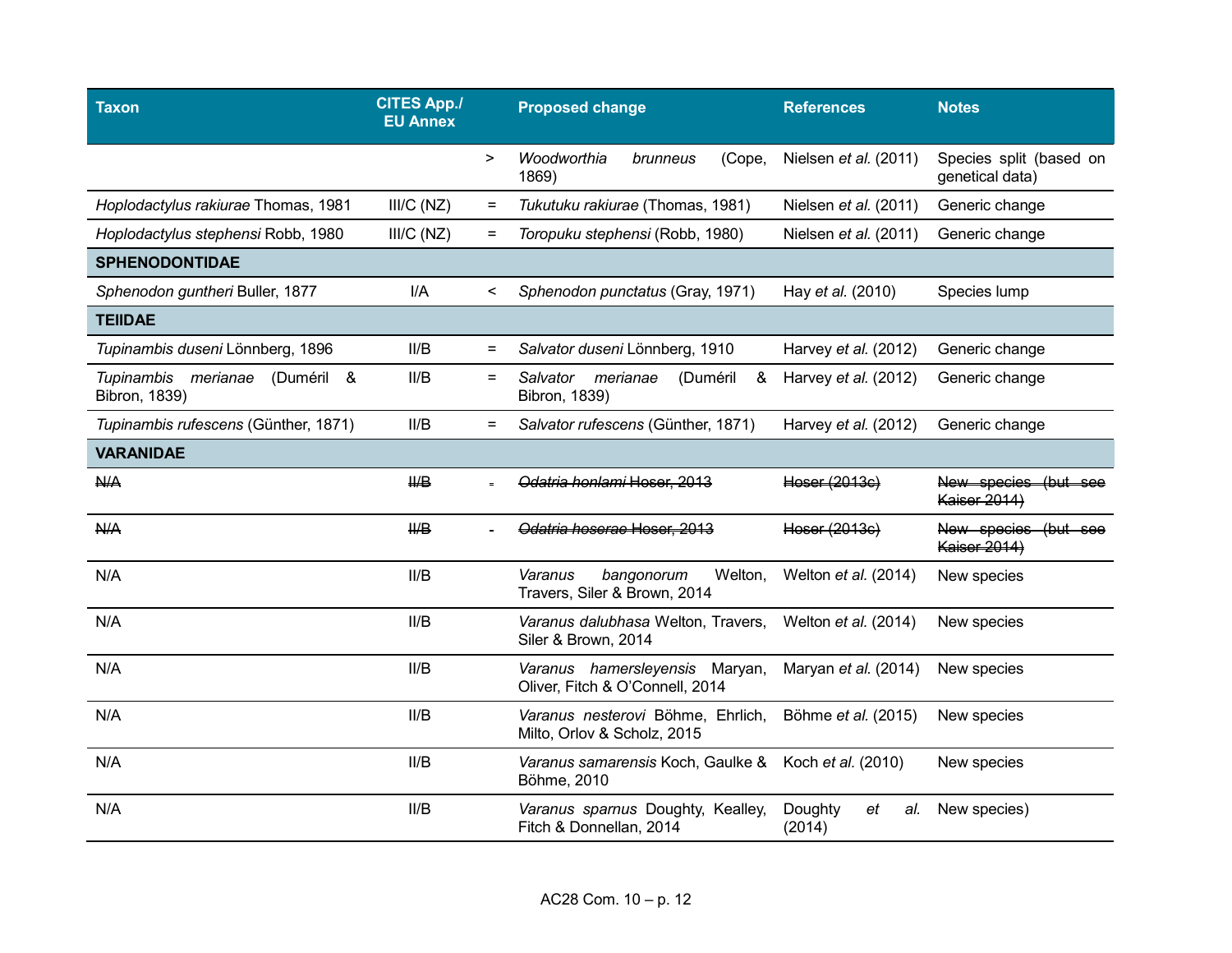| Taxon                                         | <b>CITES App./</b><br><b>EU Annex</b> |     | <b>Proposed change</b>                                                          | <b>References</b>                                   | <b>Notes</b>                               |
|-----------------------------------------------|---------------------------------------|-----|---------------------------------------------------------------------------------|-----------------------------------------------------|--------------------------------------------|
| <b>SERPENTES</b>                              |                                       |     |                                                                                 |                                                     |                                            |
| <b>BOIDAE</b>                                 |                                       |     |                                                                                 |                                                     |                                            |
| <b>N/A</b>                                    | $H\rightarrow$                        |     | Acrantophis sloppi Hoser, 2013a                                                 | Hoser (2013a)                                       | New species (but see<br>Kaiser, 2014)      |
| Boa constrictor Linnaeus, 1758                | H/B                                   | ↘   | Boa imperator Daudin, 1803                                                      | Reynolds<br>$\left( \frac{2014}{2} \right)$         | Species split (based on<br>genetical data) |
| Charina bottae (Blainville, 1835)             | H/B                                   |     | Charina umbratica Klauber, 1943                                                 | Reynolds<br>$\left( \frac{2014}{2} \right)$         | Species split (based on<br>genetical data) |
| Epicrates angulifer Cocteau & Bibron,<br>1840 | $\frac{\text{II}}{\text{B}}$          |     | Chilabothrus angulifer (Cocteau &<br>Bibron, 1843)                              | Reynolds<br>$\left( \frac{2013}{2} \right)$         | Generic change                             |
| Epicrates chrysogaster (Cope, 1871)           | H/B                                   |     | <del>Chilabothrus</del><br>$\epsilon$ Cope,<br><del>chrysogaster</del><br>1871) | Reynolds<br>$\left( \frac{1}{2}$                    | Generie change                             |
| Epicrates exsul Netting & Goin, 1944          | H/B                                   | $=$ | Chilabothrus exsul (Netting & Goin,<br>1944                                     | Reynolds<br>$\left( \frac{1}{2}$                    | Generie change                             |
| Epicrates fordii (Günther, 1861)              | H/B                                   |     | Chilabothrus fordii (Günther, 1861)                                             | Reynolds<br>$\left( \frac{2013}{2} \right)$         | Generic change                             |
| Epierates graeilis (Fischer, 1888)            | H/B                                   |     | Chilabothrus gracilis (Fischer, 1888)                                           | Reynolds<br>$\left( \frac{1}{2}$                    | Generie change                             |
| Epicrates inornatus (Reinhardt, 1843)         | $H\rightarrow$                        |     | Chilabothrus inornatus (Reinhardt,<br>$\frac{18}{4}$                            | Reynolds<br>$\left( \frac{1}{2}$                    | Generie change                             |
| Epicrates monensis Zenneck, 1898              | $\frac{\text{HA}}{\text{HA}}$         |     | Chilabothrus monensis<br>(Zenneck<br>1898)                                      | Reynolds<br>$\left( \frac{1}{2} \Theta + 3 \right)$ | Generic change                             |
| Epicrates striatus (Fischer, 1856)            | $\frac{\text{II}}{\text{B}}$          |     | Chilabothrus striatus (Fischer, 1856)                                           | Reynolds<br>$\left( \frac{2013}{2} \right)$         | Generic change                             |
|                                               | $=$                                   |     | Chilabothrus strigilatus (Cope, 1862)                                           | Reynolds<br>$\left( \frac{2013}{2} \right)$         | Species split (based on<br>genetical data) |
| Epierates subflavus Stejneger, 1901           | $H\rightarrow$                        |     | <del>Chilabothrus</del><br><del>subflavus</del><br>(Stejneger,<br>1901)         | Reynolds<br>$\left( \frac{1}{2}$                    | Generie change                             |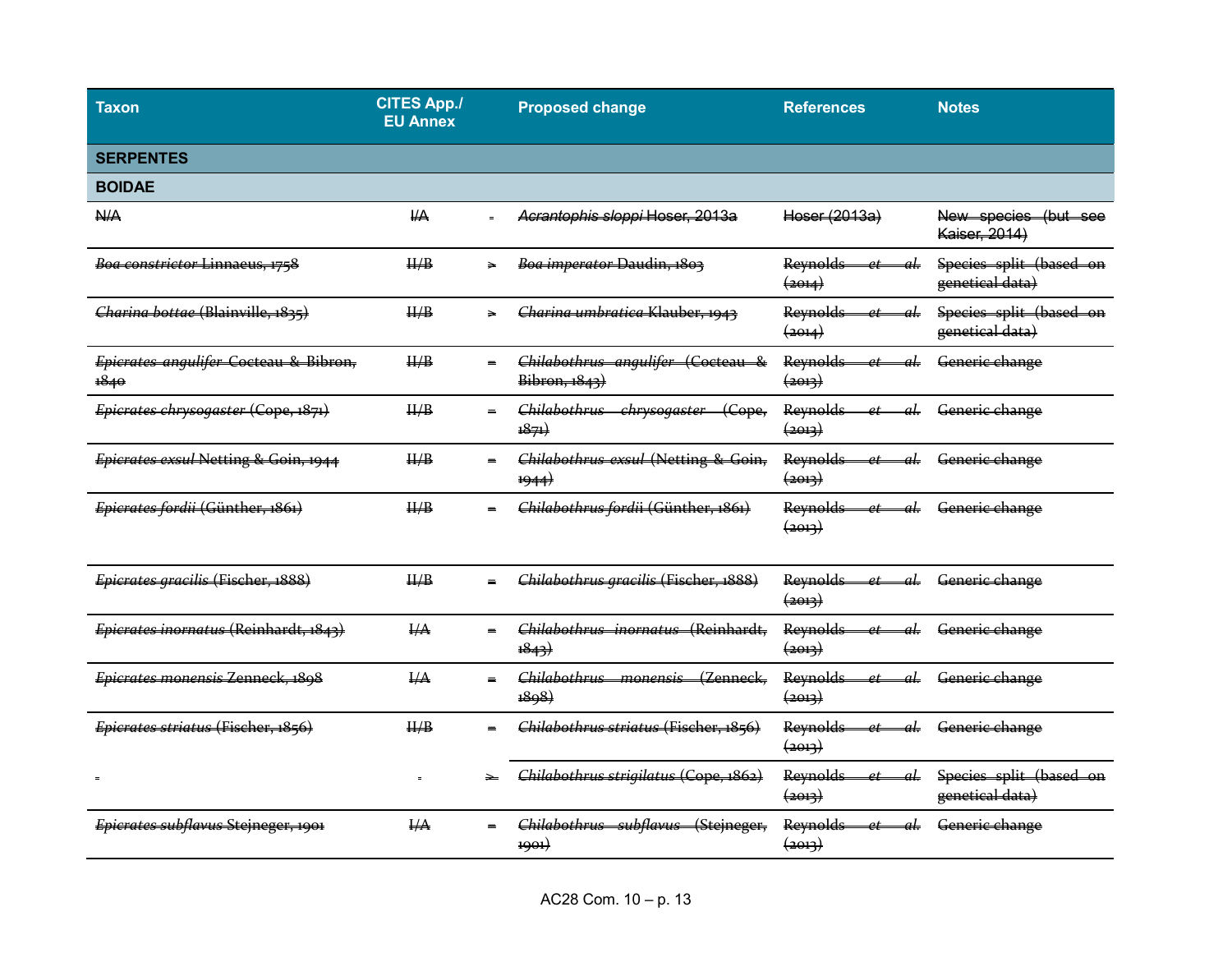| <b>Taxon</b>                                           | <b>CITES App./</b><br><b>EU Annex</b> |     | <b>Proposed change</b>                                        | <b>References</b>                                                    | <b>Notes</b>                                   |
|--------------------------------------------------------|---------------------------------------|-----|---------------------------------------------------------------|----------------------------------------------------------------------|------------------------------------------------|
| Eryx elegans (Gray, 1849)                              | H/B                                   |     | <del>Eryx jaculus (Linnaeus, 1758)</del>                      | Rastegar-Pouyani &<br>Darvish (2014)                                 | Species lump                                   |
| Eryx jayakari Boulenger, 1888                          | H/B                                   |     | Pseudogongylophis<br><del>jayakari</del><br>(Boulenger, 1888) | Hoser (20132)                                                        | Generic change                                 |
| Ervx tataricus (Lichtenstein, 1827)                    | H/B                                   |     | Ervx miliaris (Pallas,                                        | Rastegar-Pouyani &<br>Darvish (2014)                                 | Species lump                                   |
| colubrinus<br>(Linnaeus,<br>Gongylophis<br>#58)        | H/B                                   |     | Eryx colubrinus (Linnaeus, 1758)                              | Reynolds<br>$\left( \frac{1}{2014} \right)$                          | Generic change                                 |
| Gongylophis conicus (Schneider, 1801)                  | H/B                                   |     | Eryx conicus (Schneider, 1801)                                | Reynolds<br>$\left( \frac{1}{2} \Theta + 1 \right)$                  | Generic change                                 |
| Gongylophis muelleri Boulenger, 1892                   | H/B                                   |     | Eryx muelleri (Boulenger, 1892)                               | Reynolds<br>$\left( \frac{1}{2} + 1 \right)$                         | Generie change                                 |
| Sanzinia madagascariensis (Duméril &<br>Bibron, 1844)  | $H_{\rm A}$                           |     | Sanzinia volontany Vences & Glaw-<br>2004                     | Reynolds<br>$\left( \frac{1}{2014} \right)$                          | Species split (based on<br>genetical data)     |
| <b>COLUBRIDAE</b>                                      |                                       |     |                                                               |                                                                      |                                                |
| Xenochrophis<br>(Schneider,<br>piscator<br>1799)       | $III/C$ ( $IN$ )                      | >   | <b>Xenochrophis</b><br>schnurrenbergeri<br>Kramer, 1977       | Purkayastha et al.<br>$(2010)$ ,<br>&<br>Vogel<br>David (2006, 2012) | Species split (based on<br>morphological data) |
|                                                        |                                       | >   | Xenochrophis tytleri (Blyth, 1863)                            | &<br>David<br>Vogel<br>(2006, 2012)                                  | Species split (based on<br>morphological data) |
| <b>ELAPIDAE</b>                                        |                                       |     |                                                               |                                                                      |                                                |
| Micrurus diastema (Duméril, Bibron &<br>Duméril, 1854) | $HHC$ (HN)                            |     | Hoserelapidea diastema (Duméril,<br>Bibron & Duméril, 1854)   | Heser (2012b)                                                        | Generic change                                 |
| Micrurus nigrocinctus (Girard, 1854)                   | III/C (HN)                            | $=$ | Hoserelapidea nigrocinctus (Girard,<br>4855                   | Hoser (2012b)                                                        | Generic change                                 |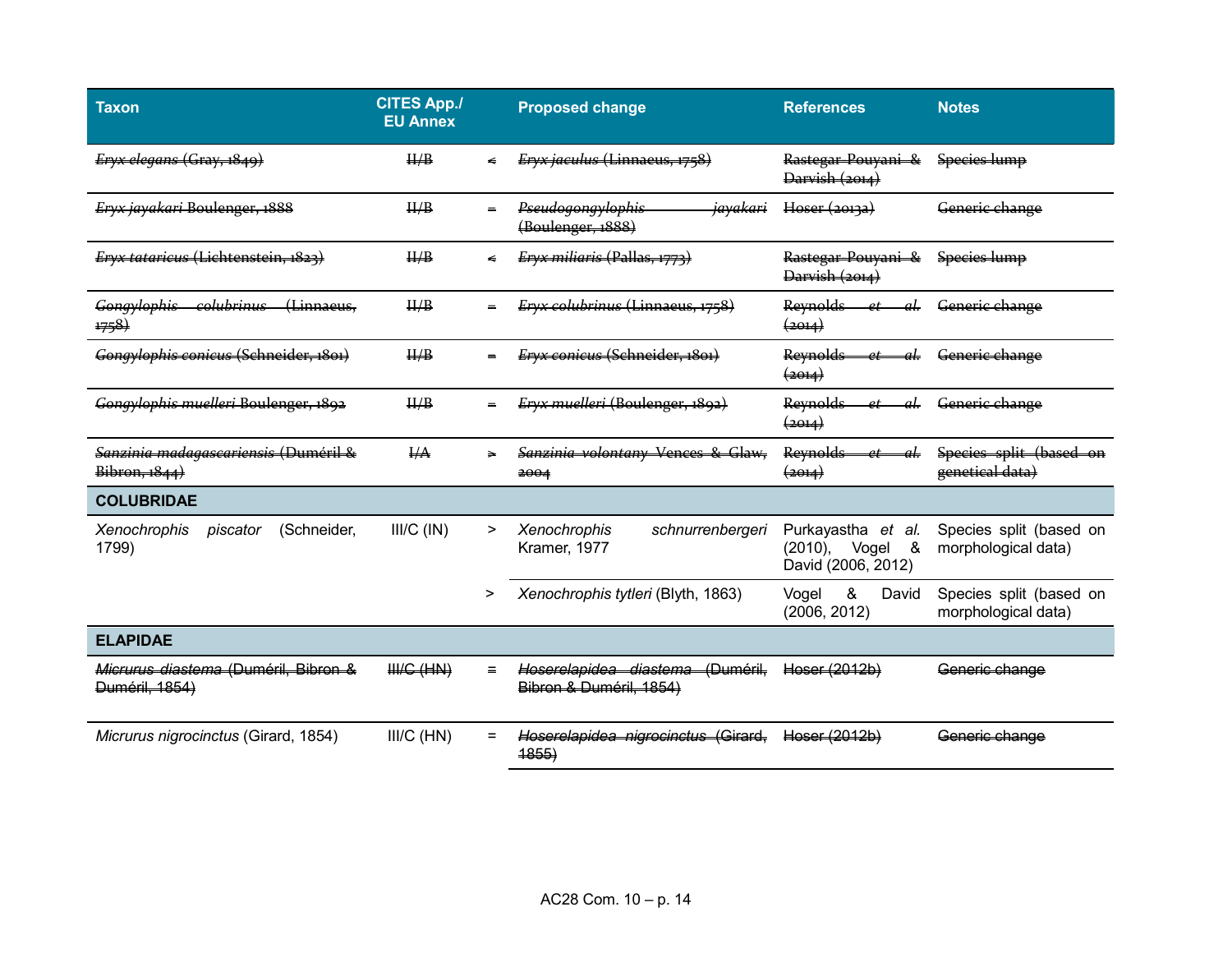| <b>Taxon</b>                                   | <b>CITES App./</b><br><b>EU Annex</b> |          | <b>Proposed change</b>                                                        | <b>References</b>                                                                                                                                       | <b>Notes</b>                                                                           |
|------------------------------------------------|---------------------------------------|----------|-------------------------------------------------------------------------------|---------------------------------------------------------------------------------------------------------------------------------------------------------|----------------------------------------------------------------------------------------|
|                                                |                                       | $\,>$    | Micrurus ruatanus (Günther, 1895)                                             | McCranie<br>(2011),<br>McCranie<br>et al.<br>(2015),<br>Roze<br>Slowinski<br>$(1996)$ ,<br>(1995),<br>Townsend<br>et al. (2013), Uetz &<br>Hošek (2015) | Species split (based on<br>genetical data)                                             |
| <b>PYTHONIDAE</b>                              |                                       |          |                                                                               |                                                                                                                                                         |                                                                                        |
| Antaresia stimsoni (L. A. Smith, 1985)         | H/B                                   | $\equiv$ | Wells<br><del>saxacola</del><br>&<br><del>Antaresia</del><br>Wellington, 1985 | Hoser (2012a)                                                                                                                                           | Name considered to be<br>valid and to have date<br>priority over Antaresia<br>stimsoni |
| Apodora papuana (Peters & Doria.<br>1878       | H/B                                   |          | Liasis papuanus Peters & Doria, 1878                                          | <b>Reynolds</b><br>aL<br>et.<br>$\left( \frac{1}{2014} \right)$                                                                                         | Generic change                                                                         |
| N/A                                            | $\frac{\text{II}}{\text{B}}$          |          | Australiasis funki Hoser, 2012                                                | Hoser (20122)                                                                                                                                           | New species (but<br>Kaiser et al. 2013)                                                |
| Leiopython albertisii (Peters & Doria,<br>1878 | H/B                                   |          | <del>albertisii</del><br>(Peters &<br>Bothrochilus<br>Doria, 1878)            | <b>Reynolds</b><br>$\left( \frac{1}{2} \Theta + 1 \right)$                                                                                              | Generie change                                                                         |
| Leiopython bennettorum Hoser, 2000             | H/B                                   | $\equiv$ | Bothrochilus<br>Hoser<br><del>bennettorum</del><br>2000                       | Reynolds<br>$\left( \frac{1}{2} + 1 \right)$                                                                                                            | Generie change                                                                         |
|                                                |                                       |          | Leiopython montanus Schleip 2014                                              | $\frac{\text{Schleip}(2014)}{}$                                                                                                                         | Replacement name                                                                       |
|                                                |                                       |          | <u> Rothrochilus -</u><br>(Schleip<br>montanus<br>2014                        | Reynolds<br>$\rho t$<br>$\left( 2014\right)$                                                                                                            | Generic change                                                                         |
| Leiopython biakensis Schleip, 2008             | $\frac{\text{II}}{\text{B}}$          |          | (Schleip,<br><b>Rothrochilus</b><br>biakensis<br>2008                         | Reynolds<br>$\left( \frac{1}{2014} \right)$                                                                                                             | Generic change                                                                         |
| Leiopython fredparkeri Schleip, 2008           | H/B                                   | $=$      | Bothrochilus fredparkeri (Schleip,<br>2008                                    | <b>Reynolds</b><br>$\left( \frac{201}{4} \right)$                                                                                                       | Generie change                                                                         |
| Leiopython hoserae Hoser, 2000                 | H/B                                   | $\equiv$ | Bothrochilus hoserae (Hoser, 2000)                                            | Reynolds-<br>al.<br>$et-$<br>$\left( \frac{1}{2} + 1 \right)$                                                                                           | Generie change                                                                         |
|                                                |                                       |          | Leiopython meridionalis Schleip 2014                                          | Schleip (2014)                                                                                                                                          | Replacement name                                                                       |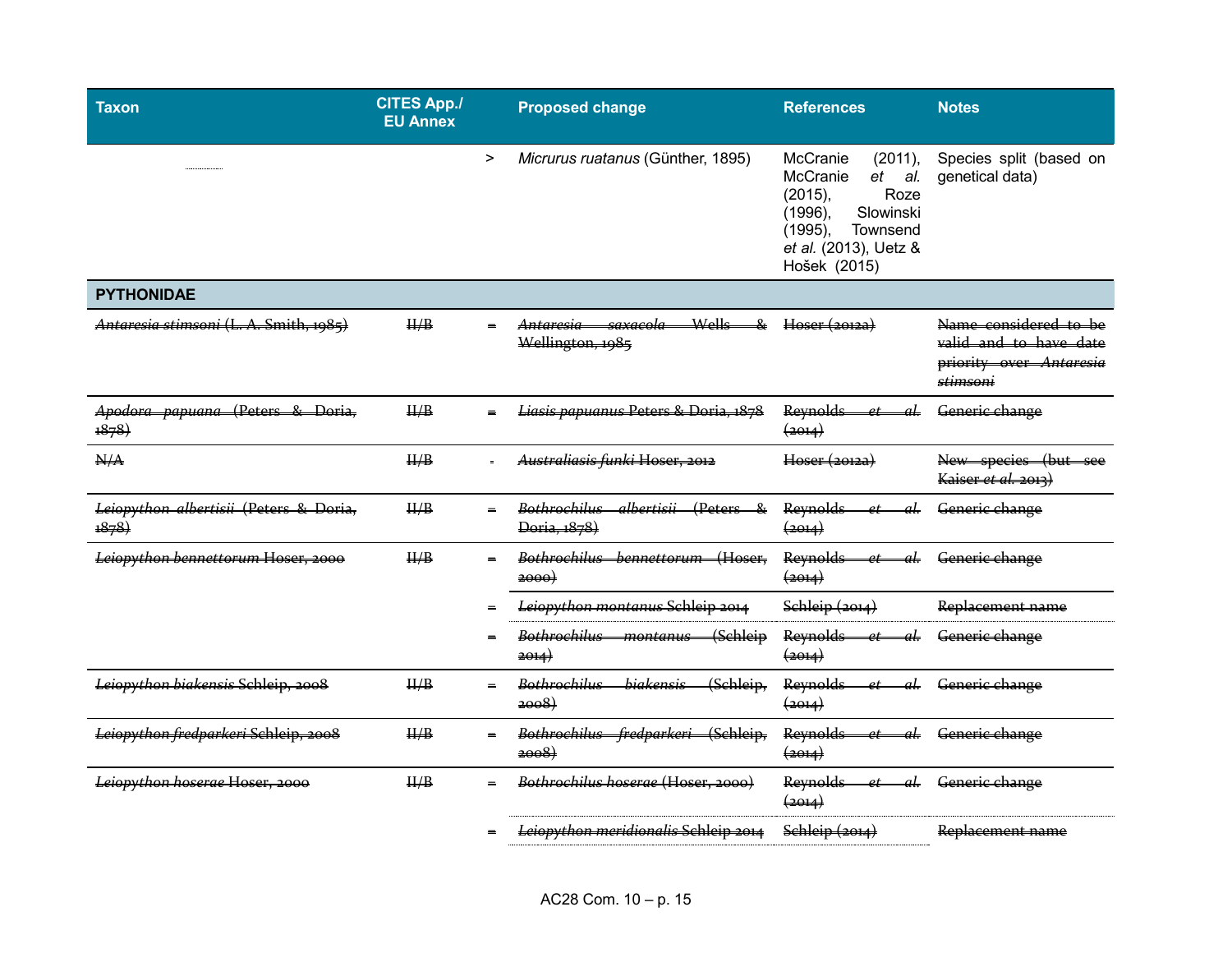| Taxon                                                                         | <b>CITES App./</b><br><b>EU Annex</b> |          | <b>Proposed change</b>                                                          | <b>References</b>                                                                  | <b>Notes</b>                                |
|-------------------------------------------------------------------------------|---------------------------------------|----------|---------------------------------------------------------------------------------|------------------------------------------------------------------------------------|---------------------------------------------|
|                                                                               |                                       |          | Bothrochilus meridionalis<br>(Sehleip<br>$\rightarrow 4$                        | Reynolds<br>al.<br><del>(2014)</del>                                               | Generie change                              |
| Leiopython huonensis Schleip, 2008                                            | $\frac{\text{II}}{\text{B}}$          |          | Bothrochilus<br>huonensis<br>(Schleip,<br>2008                                  | Reynolds<br>$\rho t$<br>$\left( \frac{1}{2} + 1 \right)$                           | Generic change                              |
| Morelia amethisting (Schneider, 1891)                                         | H/B                                   |          | Australiasis amethisting (Schneider,<br>1801                                    | Hoser (20122)                                                                      | Generic change                              |
|                                                                               |                                       |          | Australiasis clarki (Barbour, 1914)                                             | Hoser (2009), Hoser<br><del>(2012a)</del>                                          | Species split<br>$4$ but<br>discussion)     |
|                                                                               |                                       |          | <del>Australiasis</del><br><del>duceboracensis</del><br>(Günther, 1879)         | Hoser (2009), Hoser<br><del>(20122)</del>                                          | Species split (but<br>$-$ no<br>discussion) |
| Morelia amethistina (Schneider, 1801)                                         | H/B                                   |          | <del>amethistina</del><br>(Sehneider,<br>Simalia<br>$+8e+$                      | Reynolds<br>ρt<br>$\left( \frac{1}{2} \Theta + 4 \right)$                          | Generie change                              |
| Morelia boeleni (Brongersma, 1953)                                            | $\frac{\text{II}}{\text{B}}$          |          | Simalia boeleni (Brongersma, 1953)                                              | <b>Reynolds</b><br>at.<br>et<br>$\left( \frac{1}{2} + 1 \right)$                   | Generic change                              |
| Morelia carinata (L. A. Smith, 1981)                                          | $\frac{\text{II}}{\text{B}}$          |          | Jackypython carinata (L<br>Smith,<br>$\Delta$<br>1981)                          | Hoser (2009), Hoser<br><del>(2012a)</del>                                          | Generic change                              |
| Morelia clastolepis Harvey, Barker,<br>Ammerman & Chippindale, 2000           | II/B                                  |          | clastolepis (Harvey,<br>Australiasis<br>Barker, Ammerman & Chippindale,<br>2000 | Hoser (20122)                                                                      | Generic change                              |
| Morelia clastolepis Harvey, Barker,<br>Ammerman & Chippindale, 2000           | H/B                                   | $\equiv$ | Simalia clastolepis (Harvey, Barker,<br>Ammerman & Chippindale, 2000)           | Reynolds<br>$d_{\mathbf{r}}$<br>$\mathfrak{a}$<br>$\left( \frac{1}{2} + 1 \right)$ | Generic change                              |
| Morelia kinghorni (Stull, 1933)                                               | $\frac{\text{II}}{\text{B}}$          |          | Simalia kinghorni (Stull, 1933)                                                 | Reynolds<br>al.<br>$\alpha$ <sub>t</sub><br>$\left( \frac{2014}{2} \right)$        | Generic change                              |
| Morelia nauta Harvey,<br>Barker,<br>Ammerman & Chippindale, 2000              | $\frac{\text{II}}{\text{B}}$          |          | Australiasis nauta (Harvey, Barker,<br>Ammerman & Chippindale, 2000)            | Hoser (20122)                                                                      | Generic change                              |
| Morelia nauta Harvey,<br><del>- Barker.</del><br>Ammerman & Chippindale, 2000 | H/B                                   |          | Simalia nauta (Harvey, Barker,<br>Ammerman & Chippindale, 2000)                 | Reynolds<br>al.<br>$_{et}$<br>$\left( \frac{1}{2} \Theta + 1 \right)$              | Generie change                              |
| Morelia oenpelliensis (Gow, 1977)                                             | H/B                                   |          | Simalia oenpelliensis (Gow, 1977)                                               | al.<br>Reynolds<br>$\left( \frac{1}{2} \Theta + 4 \right)$                         | Generic change                              |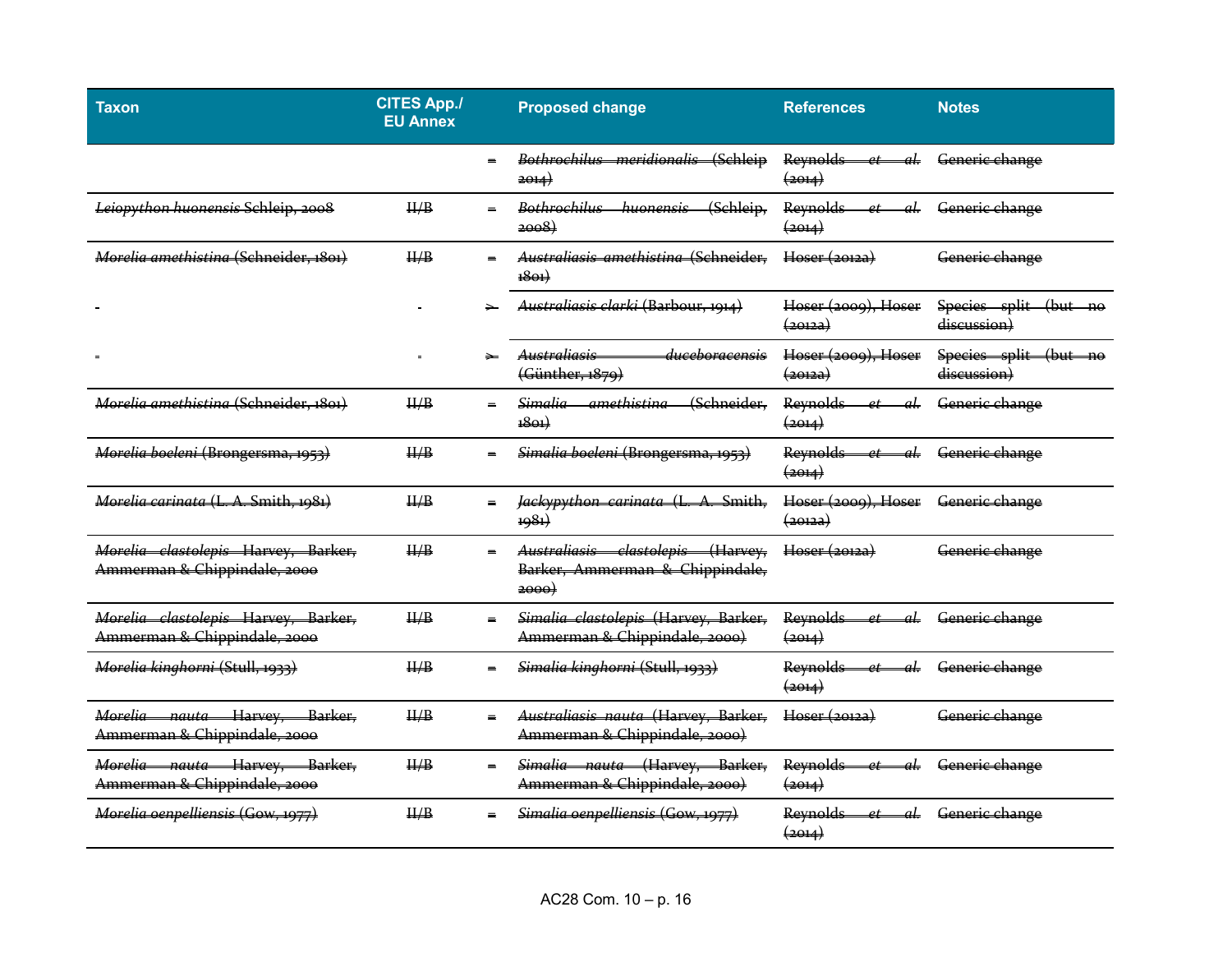| <b>Taxon</b>                                                                    | <b>CITES App./</b><br><b>EU Annex</b> |           | <b>Proposed change</b>                                                 | <b>References</b>                                             | <b>Notes</b>                                   |
|---------------------------------------------------------------------------------|---------------------------------------|-----------|------------------------------------------------------------------------|---------------------------------------------------------------|------------------------------------------------|
| Morelia tracyae Harvey,<br><del>- Barker.</del><br>Ammerman & Chippindale, 2000 | H/B                                   | $\equiv$  | Australiasis tracyae (Harvey, Barker,<br>Ammerman & Chippindale, 2000) | Hoser (2012a)                                                 | Generie change                                 |
|                                                                                 | H/B                                   |           | Simalia tracyae (Harvev. Barker.<br>Ammerman & Chippindale, 2000)      | <b>Reynolds</b><br>aL<br>$_{\rho}$ t<br>(2014)                | Generic change                                 |
| Morelia viridis (Schlegel, 1872)                                                | H/B                                   |           | Chondropython viridis<br>(Schlegel,<br>1872)                           | Hoser (20122)                                                 | Generic change                                 |
|                                                                                 |                                       |           | Chondropython azureus Meyer, 1874                                      | Hoser (2009), Hoser<br>$\left( \frac{1}{2012a} \right)$       | Species split (but no<br>discussion)           |
| N/A                                                                             | H/B                                   |           | Morelia wellsi Hoser, 2012                                             | Hoser (2012a)                                                 | New species (but see<br>Kaiser et al. 2013)    |
| Python reticulatus (Schneider, 1801)                                            | H/B                                   | $\equiv$  | <del>reticulatus</del><br><b>Malayopython</b><br>(Schneider, 1801)     | <b>Reynolds</b><br>(2014)                                     | Generie change                                 |
| Python timoriensis (Peters, 1876)                                               | $\frac{\text{II}}{\text{B}}$          |           | Malayaopython timoriensis (Peters.<br>1876                             | Reynolds<br>aL<br>$\rho$ t<br>$\left( \frac{1}{2014} \right)$ | Generic change                                 |
| <b>TROPIDOPHIIDAE</b>                                                           |                                       |           |                                                                        |                                                               |                                                |
| Tropidophis canus (Cope, 1868)                                                  | II/B                                  | >         | Tropidophis curtus (Garman, 1887)                                      | Hedges<br>(2002),<br>Wallach<br>et<br>al.<br>(2014)           | Species split (based on<br>morphological data) |
| Tropidophis caymanensis Battersby,<br>1938                                      | II/B                                  | $\geq$    | Tropidophis parkeri Grant, 1941                                        | Hedges<br>$(2002)$ ,<br>Wallach<br>al.<br>et<br>(2014)        | Species split (based on<br>morphological data) |
| (Schlegel,<br><b>Tropidophis</b><br>melanurus<br>1837)                          | II/B                                  | $\, > \,$ | Tropidophis<br>bucculentus<br>(Cope,<br>1868)                          | Hedges<br>$(2002)$ ,<br>Wallach<br>al.<br>et<br>(2014)        | Species split (based on<br>morphological data) |
| Tropidophis haetianus (Cope, 1879)                                              | II/B                                  | >         | Tropidophis jamaicensis Stull, 1928                                    | (2002),<br>Hedges<br>Wallach<br>et<br>al.<br>(2014)           | Species split (based on<br>morphological data) |
| Tropidophis nigriventris Bailey, 1937                                           | II/B                                  | $\geq$    | <b>Tropidophis</b><br>Schwartz<br>hardyi<br>&<br>Garrido, 1975         | Hedges<br>$(2002)$ ,<br>Wallach<br>al.<br>et<br>(2014)        | Species split (based on<br>morphological data) |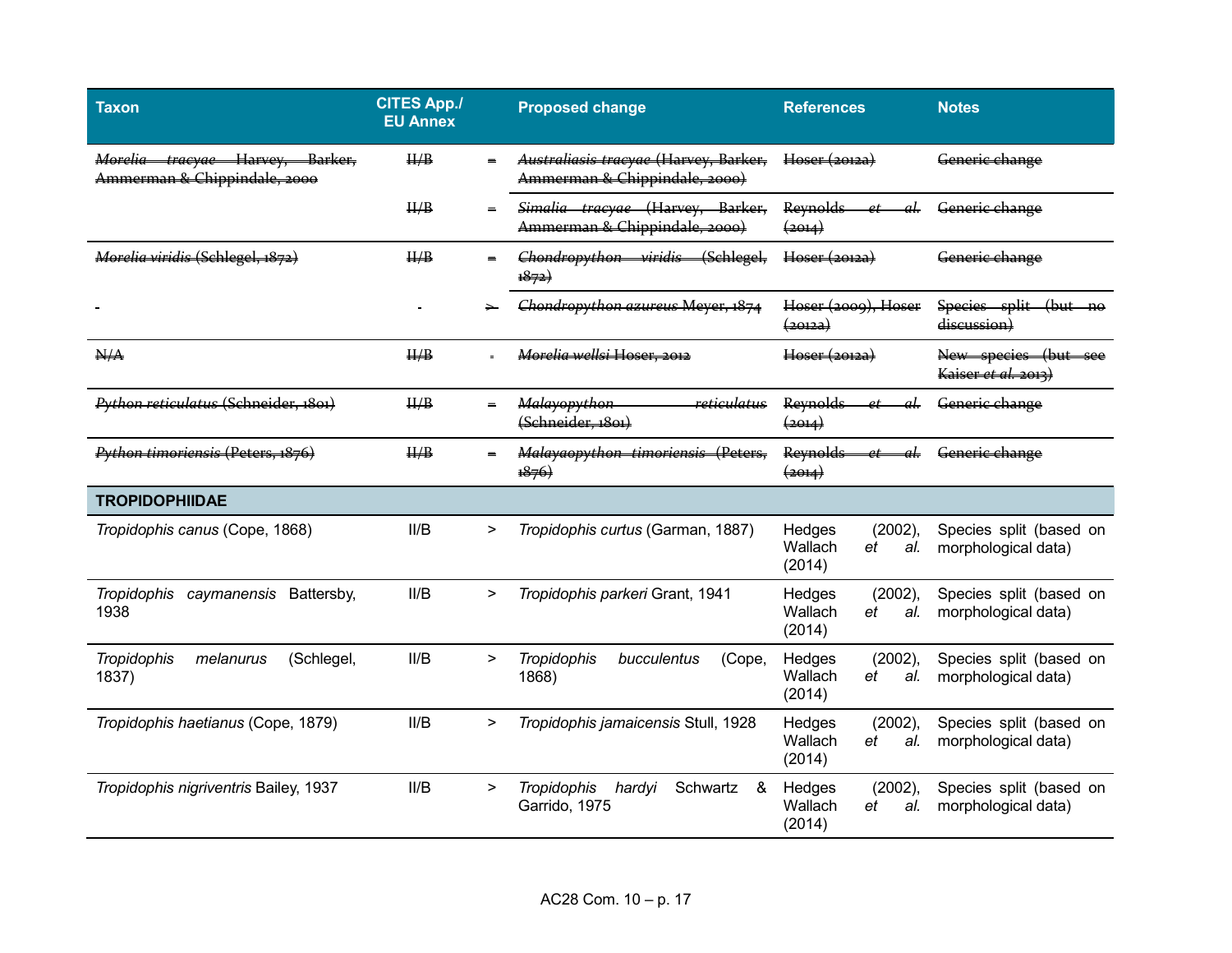| <b>Taxon</b>                          | <b>CITES App./</b><br><b>EU Annex</b> |        | <b>Proposed change</b>                                                                                                   | <b>References</b>                                                                                           | <b>Notes</b>                                                                                                                                |
|---------------------------------------|---------------------------------------|--------|--------------------------------------------------------------------------------------------------------------------------|-------------------------------------------------------------------------------------------------------------|---------------------------------------------------------------------------------------------------------------------------------------------|
| Tropidophis pilsbryi Bailey, 1937     | II/B                                  | $\geq$ | Tropidophis galacelidus Schwartz &<br>Garrido, 1975                                                                      | $(2002)$ ,<br>Hedges<br>Wallach<br>et<br>al.<br>(2014)                                                      | Species split (based on<br>morphological data)                                                                                              |
| N/A                                   | II/B                                  |        | Tropidophis grapiuna Curcio, Sales<br>Nunes, Suzart Argolo, Skuk &<br>Rodrigues, 2012                                    | Curcio et al. (2012)                                                                                        | New species                                                                                                                                 |
| N/A                                   | II/B                                  |        | Tropidophis preciosus Curcio, Sales<br>Nunes, Suzart Argolo, Skuk &<br>Rodrigues, 2012                                   | Curcio et al. (2012)                                                                                        | New species                                                                                                                                 |
| <b>TESTUDINES</b>                     |                                       |        |                                                                                                                          |                                                                                                             |                                                                                                                                             |
| <b>CHELYDRIDAE</b>                    |                                       |        |                                                                                                                          |                                                                                                             |                                                                                                                                             |
| Macrochelys temminckij (Troost, 1835) | <b>HHG</b>                            | ∍      | Macrochelys apalachicolae Thomas,<br>Granatosky, Bourque, Krysko, Moler,<br>Gamble, Suarez, Leone & Roman,<br>2014       | Thomas<br>2L<br>(2014)                                                                                      | Species split (based on<br>eenetical<br>and<br>morphological data) (but<br>see Felt & Guyer 2015)                                           |
|                                       |                                       |        | <b>Macrochelys suwanniensis Thomas,</b><br>Granatosky, Bourque, Krysko, Moler,<br>Gamble, Suarez, Leone & Roman,<br>2014 | Guver<br>Felt-<br>(2015), Thomas<br>d<br>al. (2014)                                                         | Species split (based on<br>eenetical<br>and<br>morphological data)                                                                          |
| <b>EMYDIDAE</b>                       |                                       |        |                                                                                                                          |                                                                                                             |                                                                                                                                             |
| Chrysemys picta (Schneider, 1783)     | $\overline{AB}$                       |        | Chrysemys dorsalis Agassiz, 1857                                                                                         | <del>lverson.</del><br>Starkev<br>(2008)<br>(2003)<br>ما <del>است</del><br>Taxonomy Working<br>Group (2014) | Species split (based on<br>genetical data) (but see<br>Fritz & Havas, 2007)                                                                 |
| Terrapene carolina (Linnaeus, 1758)   | $H\!\!\!\!/\,\Box$                    | ∍      | Terrapene mexicana (Grav.                                                                                                | Legler<br>8.<br>Voat<br>(2013), Martin et al.<br>(2013)                                                     | Species split (based on<br>genetical data) (but<br><b>Turtle</b><br><del>Taxonomy</del><br>Working Group, 2014 &<br>Kiester & Willey, 2015) |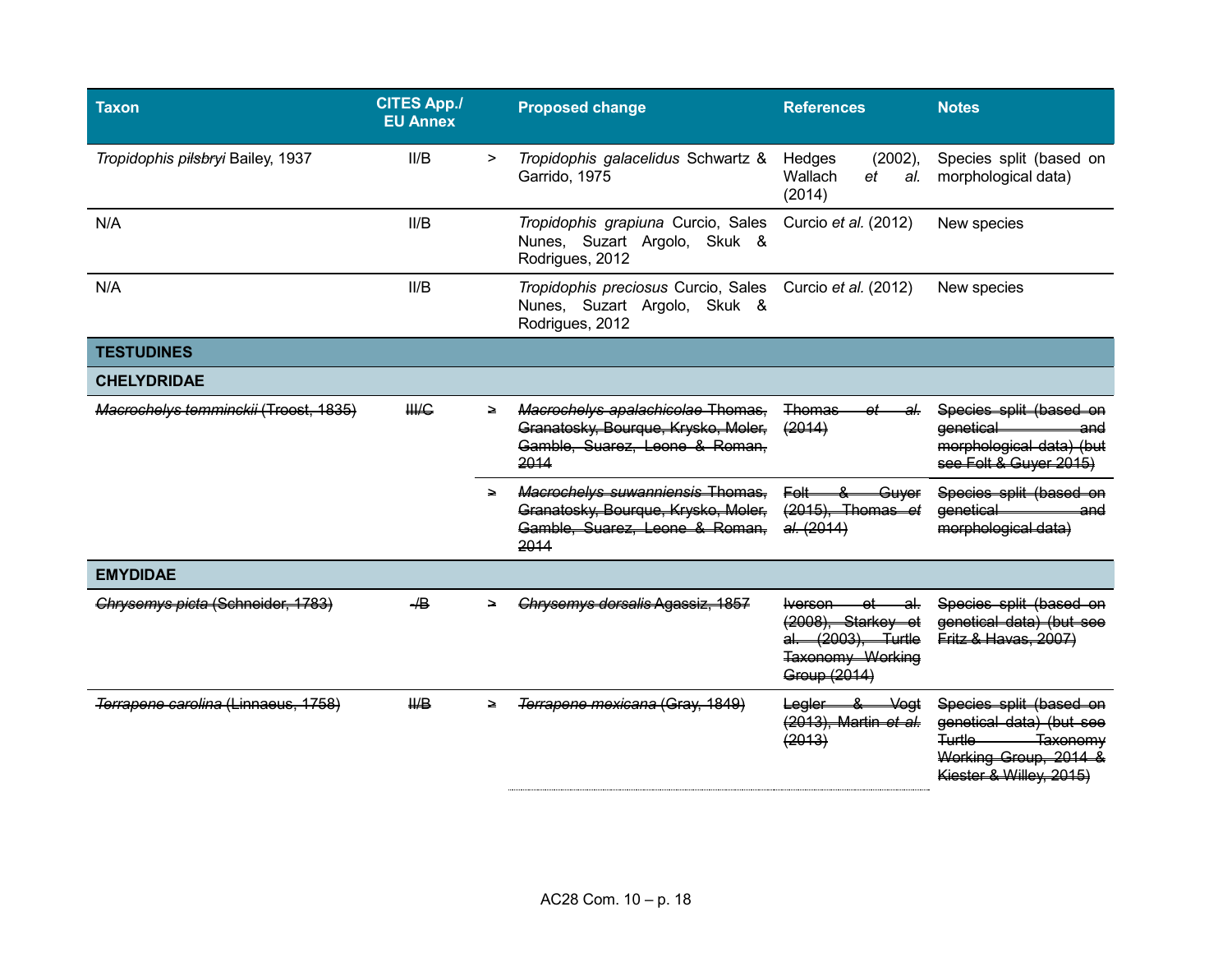| Taxon                                        | <b>CITES App./</b><br><b>EU Annex</b> |         | <b>Proposed change</b>                                                                  | <b>References</b>                                                               | <b>Notes</b>                                                                                                           |
|----------------------------------------------|---------------------------------------|---------|-----------------------------------------------------------------------------------------|---------------------------------------------------------------------------------|------------------------------------------------------------------------------------------------------------------------|
|                                              | $H\rightarrow$                        | $\geq$  | (Boulenger,<br><del>yucatana</del><br><del>Terrapene-</del><br><del>1895)</del>         | Legler<br><b>Vegt</b><br>(2013)                                                 | Species split (but see<br><del>Turtle</del><br><del>Taxonomv</del><br>Working Group, 2014 &<br>Kiester & Willey, 2015) |
| <b>GEOEMYDIDAE</b>                           |                                       |         |                                                                                         |                                                                                 |                                                                                                                        |
| Cuora galbinifrons Bourret, 1939             | II/B                                  | >       | Cuora bourreti Obst & Reimann,<br>1994                                                  | Spinks et al. (2012),<br>Turtle<br>Taxonomy<br>Working<br>Group<br>(2014)       | Species split                                                                                                          |
|                                              |                                       | $\geq$  | Cuora picturata Lehr, Fritz & Obst,<br>1998                                             | Spinks et al. (2012),<br>Turtle<br>Taxonomy<br>Working<br>Group<br>(2014)       | Species split                                                                                                          |
| Cyclemys dentata                             | II/B                                  | $\geq$  | Cyclemys<br>enigmatica<br>Fritz,<br>Guicking, Auer, Sommer, Wink &<br>Hundsdörfer, 2009 | Fritz <i>et al.</i> (2009),<br>Turtle<br>Taxonomy<br>Working<br>Group<br>(2014) | Species split                                                                                                          |
| Cyclemys oldhamii                            | II/B                                  | $\geq$  | Cyclemys fusca Fritz, Guicking,<br>Auer, Sommer, Wink & Hundsdörfer,<br>2009            | Fritz et al. (2009),<br>Turtle<br>Taxonomy<br>Working<br>Group<br>(2014)        | Species split                                                                                                          |
| Cyclemys oldhamii                            | II/B                                  | $\geq$  | Cyclemys gemeli Fritz, Guicking,<br>Auer, Sommer, Wink & Hundsdörfer,<br>2009           | Fritz et al. (2009),<br>Turtle<br>Taxonomy<br>Working<br>Group<br>(2014)        | Species split                                                                                                          |
| Cyclemys shanensis Annandale, 1918           | II/B                                  | $\,<\,$ | Cyclemys oldhamii Gray, 1863                                                            | Fritz <i>et al.</i> (2009),<br>Turtle<br>Taxonomy<br>Working<br>Group<br>(2014) | Species lump                                                                                                           |
| Mauremys<br>megalocephala<br>(Fang,<br>1934) | $III/C$ (CN)                          | <       | Mauremys reevesii (Gray, 1831)                                                          | Turtle<br>Taxonomy<br>Working<br>Group<br>(2014)                                | Species lump                                                                                                           |
| <b>TESTUDINIDAE</b>                          |                                       |         |                                                                                         |                                                                                 |                                                                                                                        |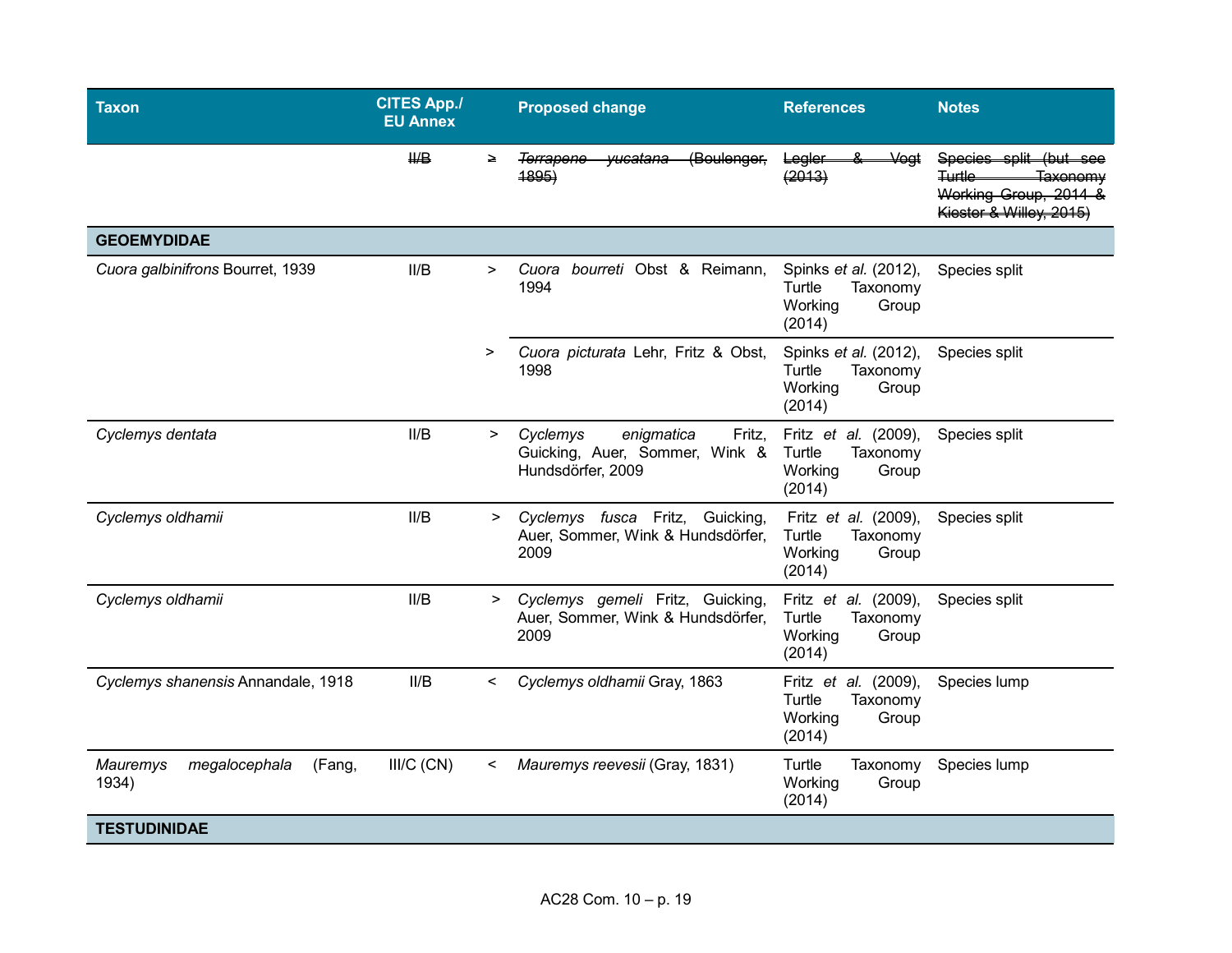| <b>Taxon</b>                                                              | <b>CITES App./</b><br><b>EU Annex</b> | <b>Proposed change</b>                                              | <b>References</b>                                                                                                                                              | <b>Notes</b>                                                                        |
|---------------------------------------------------------------------------|---------------------------------------|---------------------------------------------------------------------|----------------------------------------------------------------------------------------------------------------------------------------------------------------|-------------------------------------------------------------------------------------|
| Chelonoidis carbonaria                                                    | $\mathsf{II}$                         | Chelonoidis carbonarius                                             | Olson & David 2014                                                                                                                                             | Spelling correction                                                                 |
| Chelonoidis denticulata                                                   | Ш                                     | Chelonoidis denticulatus                                            | Olson & David 2014                                                                                                                                             | Spelling correction                                                                 |
| Chelenoidis nigra (Quoy & Gaimard,<br>1824)                               | I/A                                   | Chelenoidis niger (Quoy & Gaimard,<br>1824)                         |                                                                                                                                                                | Spelling correction                                                                 |
| Chelenoidis nigra (Quoy & Gaimard,<br>$+\frac{824}{4}$                    | I/A                                   | (Günther,<br>Chelonoidis<br>abingdonii<br>$\rightarrow{1877}$       | <b>Poulakakis</b><br>аL<br>$\circ$ t<br><del>Turtle</del><br><del>(2012).</del><br>Taxonomy Working<br>Group (2012), Turtle<br>Taxonomy Working<br>Group(2014) | Species split (based<br>genetical<br><del>data).</del><br><b>Extinct since 2012</b> |
|                                                                           |                                       | Chelonoidis hecki (Rothschild, 1991)                                | Poulakakis et al.<br><del>Turtle</del><br><del>(2012),</del><br>Taxonomy Working<br>Group (2012), Turtle<br>Taxonomy Working<br>Group(2014)                    | Species split (based on<br>genetical data)                                          |
| <u> "helenoidis nigra (Ouoy &amp; Gaimard, </u><br><del>(continued)</del> |                                       | chathamensis<br>Chelonoidic<br>(N <sub>2</sub> )<br>Denburgh, 1907) | $D$ oulakakie<br>$\alpha$ <sup>+</sup><br>лL<br><del>(2012).</del><br>Taxonomy Working<br>Group (2012), Turtle<br><b>Taxonomy Working</b><br>Group(2014)       | Species split (based<br>genetical data)                                             |
|                                                                           |                                       | Chelonoidis darwini (Van Denburgh,<br>1907)                         | Poulakakis<br>$\alpha t$<br>лL<br><del>Turtle</del><br><del>(2012).</del><br>Taxonomy Working<br>Group (2012), Turtle<br>Taxonomy Working<br>Group(2014)       | Species split (based on<br>genetical data)                                          |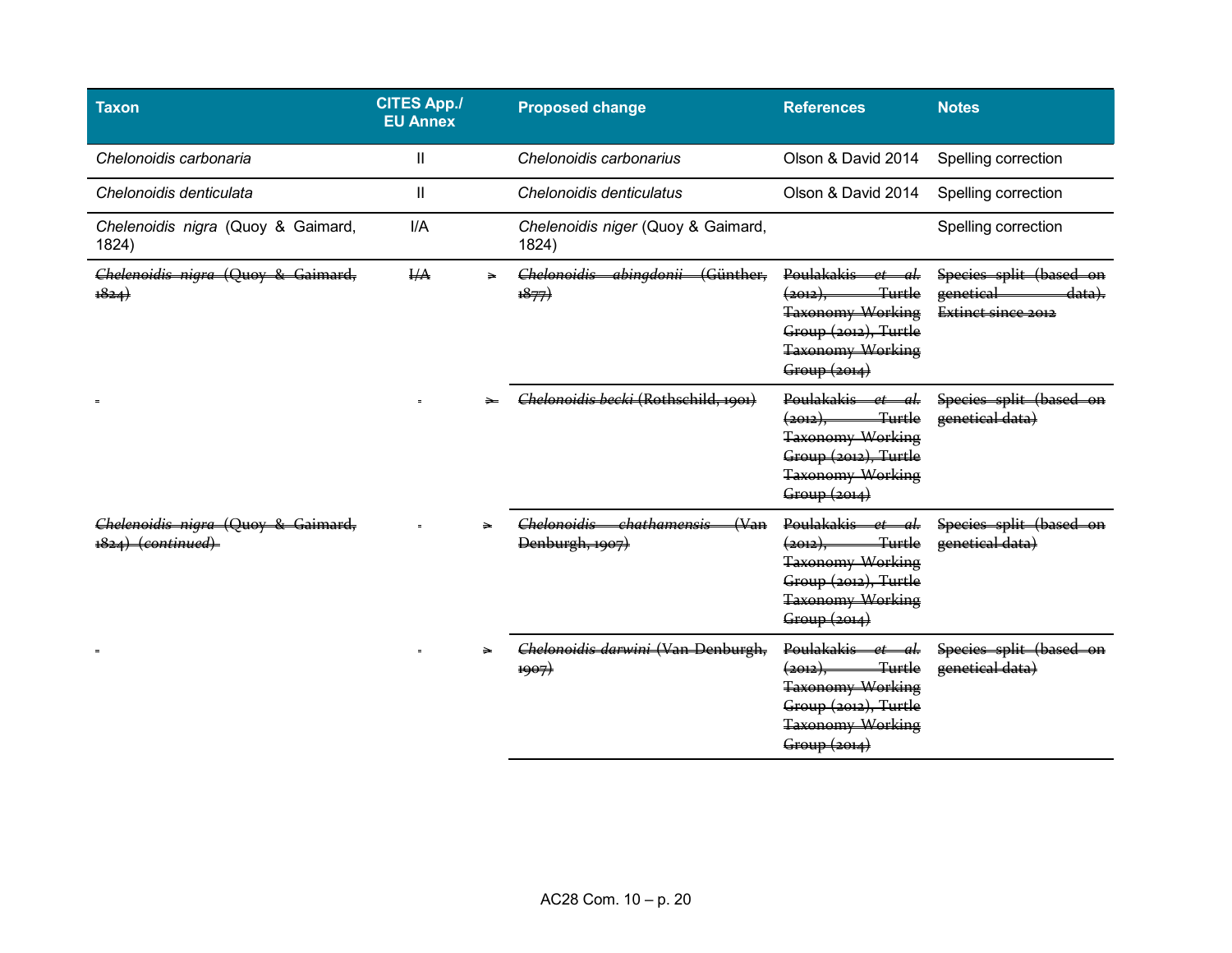| <b>Taxon</b>                                                           | <b>CITES App./</b><br><b>EU Annex</b> | <b>Proposed change</b>                                                             | <b>References</b>                                                                                                                                | <b>Notes</b>                                                                                                                                                                |
|------------------------------------------------------------------------|---------------------------------------|------------------------------------------------------------------------------------|--------------------------------------------------------------------------------------------------------------------------------------------------|-----------------------------------------------------------------------------------------------------------------------------------------------------------------------------|
|                                                                        | $\geq$                                | Chelonoidis duncanensis (Garman in<br>Pritchard, 1996)                             | Poulakakis et al.<br>Turtle<br>(2012),<br>Taxonomy Working<br>Group (2012), Turtle<br>Taxonomy Working<br>Group (2014)                           | Species split (based on<br>genetical data) . Treated<br>ephippium<br>$\mathcal{C}_{\mathcal{C}}$<br>$a^2$<br>(Günther<br>$R_{\text{rel}}$<br>۳ę<br>Poulakakis et al. (2012) |
|                                                                        |                                       | <del>Chelonoidis</del><br><del>hoodensis</del><br>$(\forall$ an<br>Denburgh, 1907) | Poulakakis et al.<br><del>Turtle</del><br>(2012)<br>Taxonomy Working<br>Group (2012), Turtle<br><b>Taxonomy Working</b><br>Group (2014)          | Species split (based on<br>genetical data)                                                                                                                                  |
|                                                                        |                                       | <del>phantastica</del><br>Chelonoidis<br>(Wan)<br>Denburgh, 1907)                  | Poulakakis et al.<br>Turtle<br><del>(2012),</del><br><b>Taxonomy Working</b><br>Group (2012), Turtle<br><b>Taxonomy Working</b><br>Group(2014)   | Species split (based on<br>genetical data). Extinct<br>since ca. 1960. Treated<br>as a synonym of<br>porteri by Poulakakis et<br>al. (2012)                                 |
| <del>Chelenoidis nigra (Quoy &amp; Gaimard,</del><br>1824) (continued) |                                       | Chelonoidis<br>(Rothschild,<br><del>porteri</del><br>1903)                         | Poulakakis et al.<br>Turtle<br><u>(2012), Les estables de la </u><br>Taxonomy Working<br>Group (2012), Turtle<br>Taxonomy Working<br>Group(2014) | Species split (based on<br>genetical data)                                                                                                                                  |
|                                                                        |                                       | Chelonoidis vicina (Günther, 1875)                                                 | Poulakakis-<br>et—al-<br>Turtle<br>$\frac{2012}{7}$<br>Taxonomy Working<br>Group (2012), Turtle<br>Taxonomy Working<br>Group (2014)              | Species split (based on<br>genetical data)                                                                                                                                  |
| Geochelone sulcata (Miller, 1779)                                      | II/B<br>$=$                           | Centrochelys sulcata (Miller, 1779)                                                | Turtle<br>Taxonomy<br>Working<br>Group<br>(2014)                                                                                                 | Generic change                                                                                                                                                              |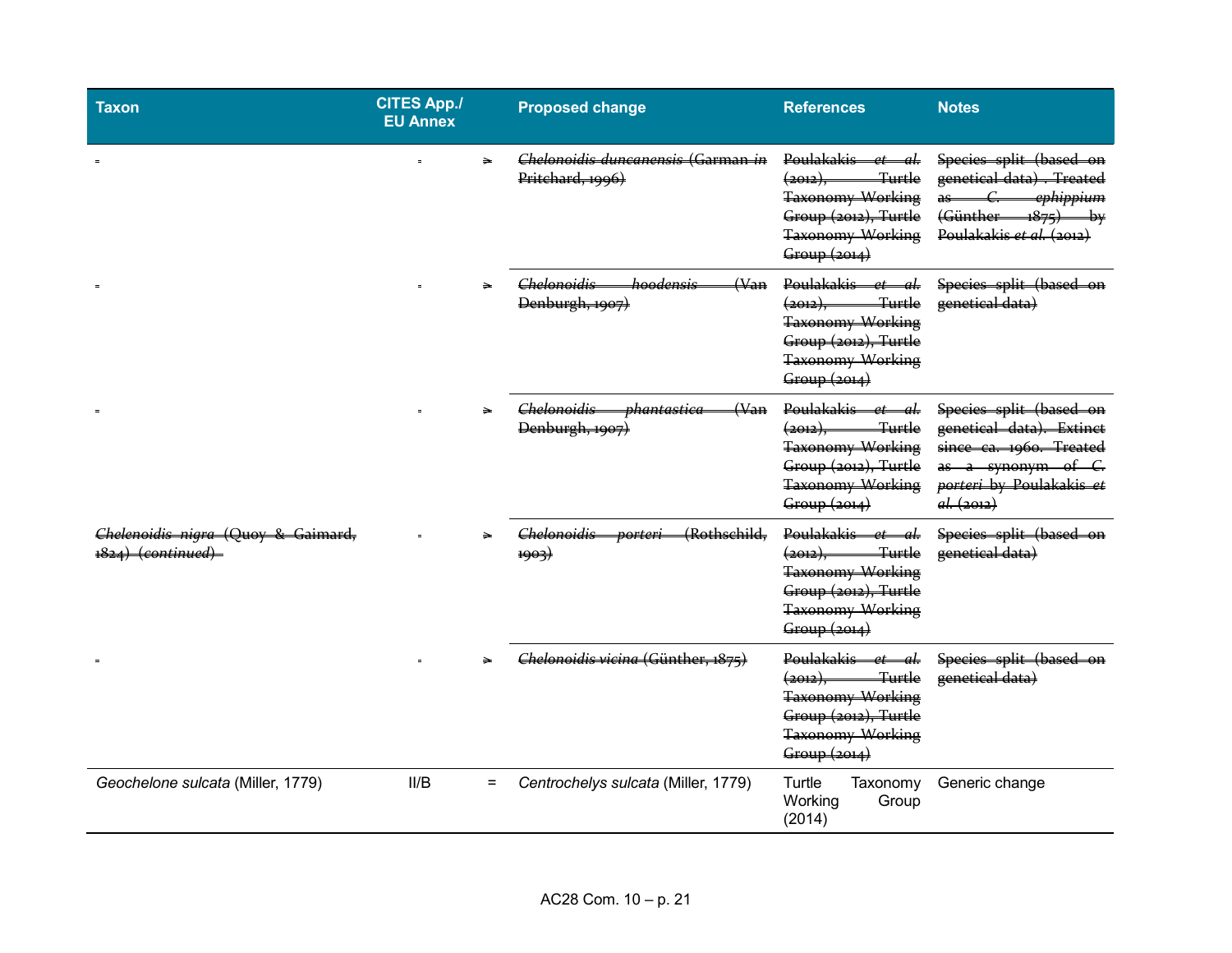| <b>Taxon</b>                      | <b>CITES App./</b><br><b>EU Annex</b> |        | <b>Proposed change</b>                                                                               | <b>References</b>                                                                                                            | <b>Notes</b>                                   |
|-----------------------------------|---------------------------------------|--------|------------------------------------------------------------------------------------------------------|------------------------------------------------------------------------------------------------------------------------------|------------------------------------------------|
| Kinixys belliana (Gray, 1831)     | II/B                                  | >      | Kinixys nogueyi (Lataste, 1886)                                                                      | Kindler et al. (2012),<br>Turtle<br>Taxonomy<br>Working<br>Group<br>Turtle<br>$(2012)$ ,<br>Taxonomy Working<br>Group (2014) | Species split (based on<br>genetical data)     |
|                                   |                                       | $\geq$ | Kinixys zombensis Hewitt, 1931                                                                       | Kindler et al. (2012),<br>Turtle<br>Taxonomy<br>Working<br>Group<br>Turtle<br>(2012),<br>Taxonomy Working<br>Group (2014)    | Species split (based on<br>genetical data)     |
| <b>TRIONYCHIDAE</b>               |                                       |        |                                                                                                      |                                                                                                                              |                                                |
| N/A                               | $H\!\!\!\!/\,\Box$                    |        | Pelochelys clivepalmeri Hoser, 2014                                                                  | Hoser (2014)                                                                                                                 | New species                                    |
| <b>N/A</b>                        | $H\!\!\!\!/\,\Box$                    |        | Pelochelys telstraorum Hoser, 2014                                                                   | Hoser (2014)                                                                                                                 | New species                                    |
| <b>AMPHIBIA</b>                   |                                       |        |                                                                                                      |                                                                                                                              |                                                |
| <b>ANURA</b>                      |                                       |        |                                                                                                      |                                                                                                                              |                                                |
| <b>AROMOBATIDAE</b>               |                                       |        |                                                                                                      |                                                                                                                              |                                                |
| Allobates rufulus (Gorzula, 1990) | II/B                                  | $=$    | Anomaloglossus rufulus (Gorzula,<br>1990)                                                            | Frost (2015)                                                                                                                 | Generic change                                 |
| <b>BUFONIDAE</b>                  |                                       |        |                                                                                                      |                                                                                                                              |                                                |
| N/A                               | I/A                                   |        | Amietophrynus<br>channingi<br>Barej,<br>Schmitz, Menegon, Hillers, Hinkel,<br>Böhme & Rödel, 2011    | Barej <i>et al.</i> (2011),<br>Frost (2015)                                                                                  | New species in the A.<br>superciliaris complex |
| <b>DENDROBATIDAE</b>              |                                       |        |                                                                                                      |                                                                                                                              |                                                |
| N/A                               | II/B                                  |        | Ameerega berohoka Vaz-Silva &<br>Maciel, 2011                                                        | Frost (2015), Vaz-<br>Silva<br>&<br>Maciel,<br>(2011)                                                                        | New species                                    |
| N/A                               | II/B                                  |        | Andinobates<br>cassidyhornae<br>Amézquita, Márquez, Mejía-Vargas,<br>Kahn, Suárez & Mazariegos, 2013 | Amézquita<br>et al.,<br>(2013),<br>Frost<br>(2015),                                                                          | New species                                    |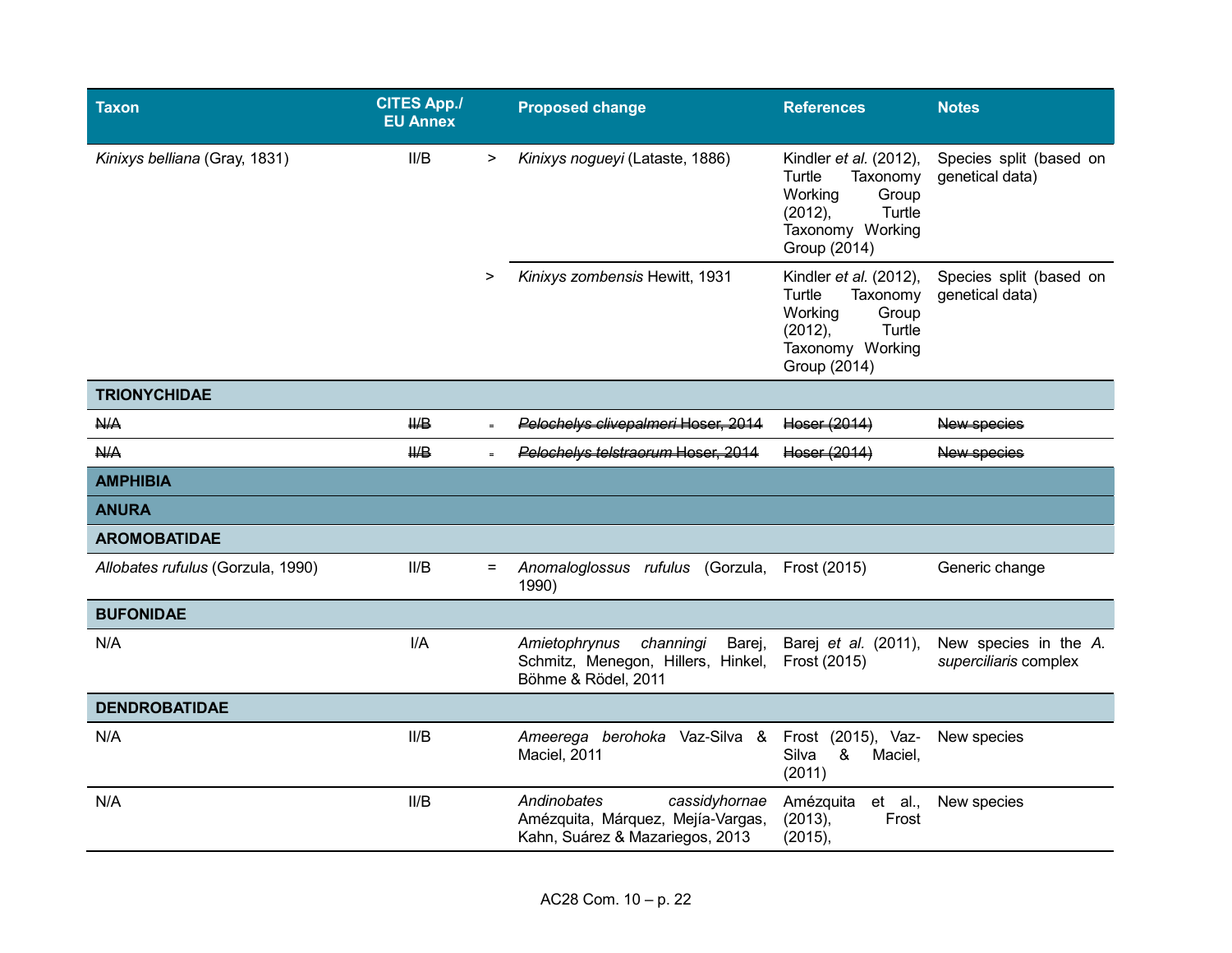| <b>Taxon</b>                                       | <b>CITES App./</b><br><b>EU Annex</b> | <b>Proposed change</b>                                                        | <b>References</b>                                                 | <b>Notes</b>                          |
|----------------------------------------------------|---------------------------------------|-------------------------------------------------------------------------------|-------------------------------------------------------------------|---------------------------------------|
| N/A                                                | II/B                                  | geminisae<br>Batista.<br>Andinobates<br>Jaramillo, Ponce & Crawford, 2014     | Batista<br>et<br>al.,<br>(2014),<br>Frost<br>(2015),              | New species                           |
| N/A                                                | II/B                                  | Epipedobates<br>darwinwallacei<br>Cisnos-Heredia<br>&<br>Yánez-Muñoz.<br>2011 | Cisnos-Heredia<br>&<br>Yánez-Muñoz<br>Frost<br>(2011),<br>(2015), | New species                           |
| N/A                                                | II/B                                  | <b>Excidobates</b><br>Almendáriz.<br>condor<br>Ron & Brito-M., 2012           | Almendáriz, Ron &<br>Brito-M.<br>(2012),<br>Frost (2015),         | New species                           |
| altobueyensis<br>Ranitomeya<br>(Silverstone, 1975) | II/B<br>$=$                           | Andinobates<br>altobueyensis<br>(Silverstone, 1975)                           | Brown <i>et al.</i> (2011),<br>Frost (2015)                       | Generic change                        |
| Ranitomeya biolat (Morales, 1992)                  | II/B<br><                             | sirensis (Aichinger,<br>Ranitomeya<br>1991)                                   | Frost, 2015, Grant<br>et al. (2006)                               | Species lump                          |
| (Schulte,<br>Ranitomeya<br>rubrocephala<br>2009)   | II/B                                  | Ranitomeya spp.                                                               | Brown <i>et al.</i> (2011),<br>Frost, 2015                        | Treated<br>as<br>nomen<br>a<br>dubium |